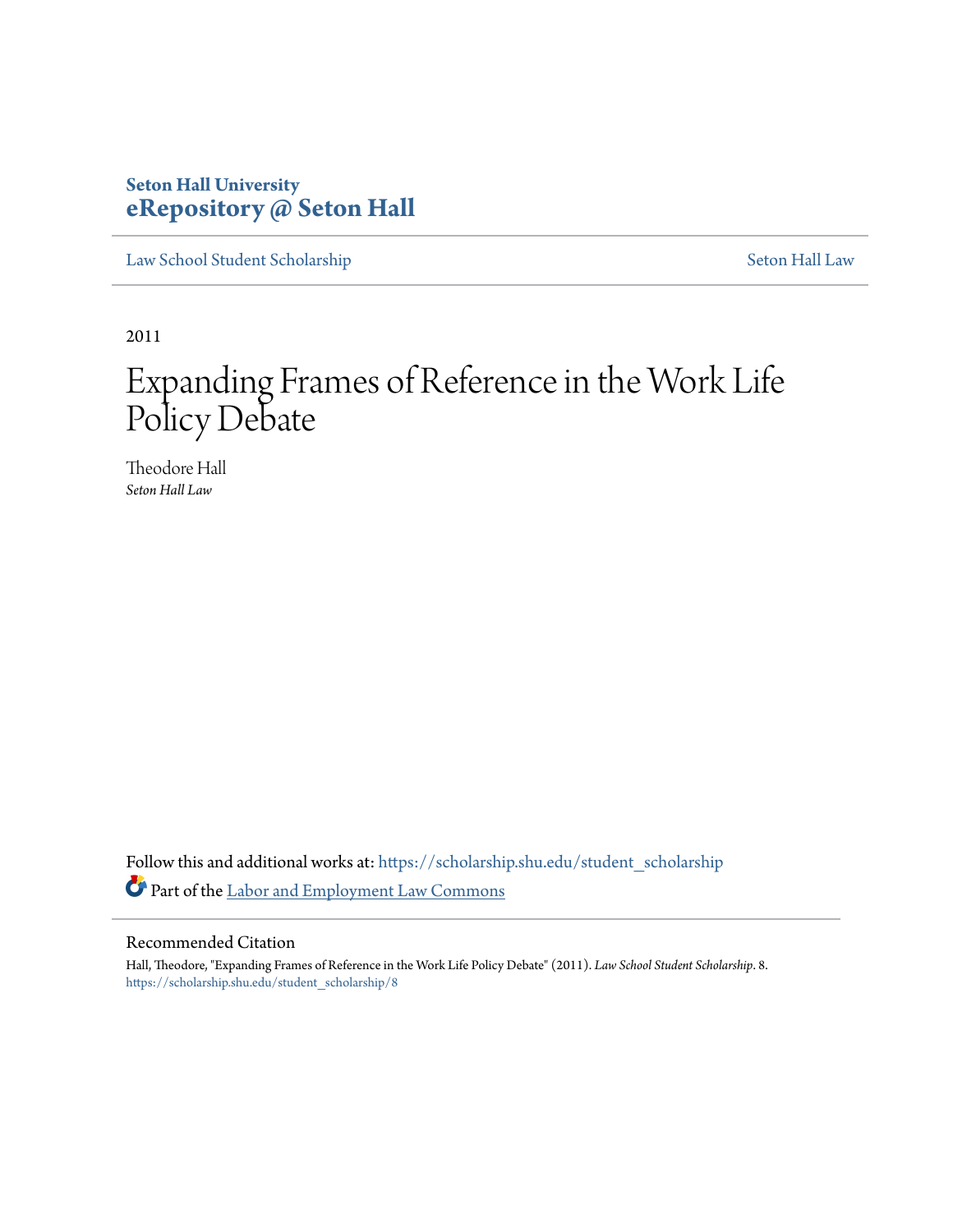# EXPANDING FRAMES OF REFERENCE IN THE WORK-LIFE POLICY DEBATE THEODORE HALL

#### TABLE OF CONTENTS

| $\mathbf{i}$    |                                                      |                                          |  |
|-----------------|------------------------------------------------------|------------------------------------------|--|
| $I_{\star}$     |                                                      |                                          |  |
| $\mathbf{II}$ . |                                                      |                                          |  |
|                 | $A_{\cdot}$                                          |                                          |  |
|                 | $\mathbf{B}$                                         |                                          |  |
|                 | C.                                                   |                                          |  |
| Ш.              |                                                      |                                          |  |
|                 | A.                                                   | SHORTFALLS IN CURRENT WORK-LIFE POLICY16 |  |
|                 |                                                      |                                          |  |
|                 |                                                      |                                          |  |
|                 | IV. VIEWING US POLICY IN AN INTERNATIONAL CONTEXT 21 |                                          |  |
| V.              |                                                      |                                          |  |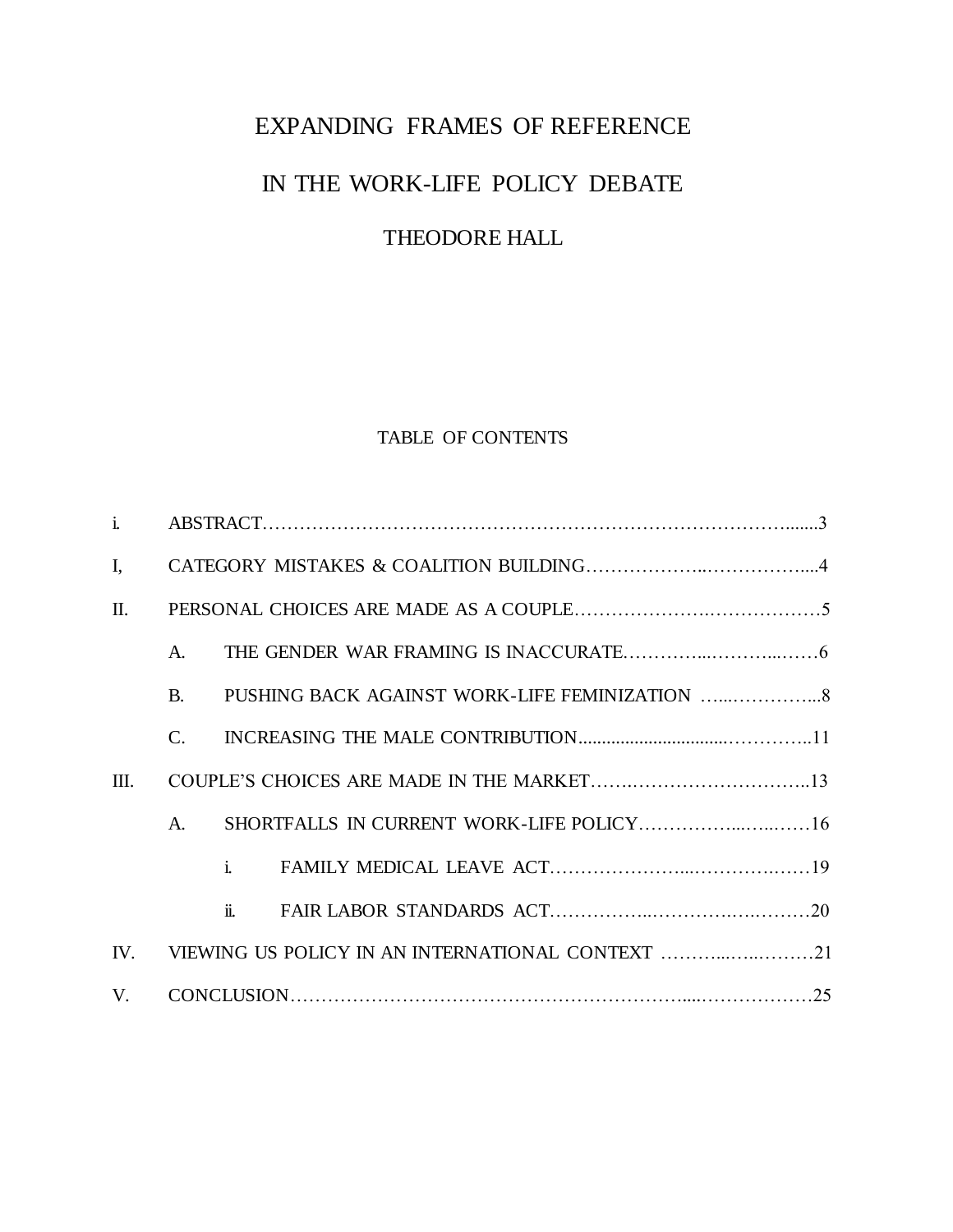#### i. ABSTRACT

The big decisions in domestic life - whether to have child, whether to work or stay home - feel like the most personal, identity-driven choices in our lives. Yet, how we make those choices is largely determined by the impact of a single, global demographic trend: the entry of women into the workforce. In the United States, female employment accelerated throughout the twentieth century without an adequate governmental response. The shortfalls of the policy status quo can be seen in all the intractable and, most importantly, *new* problems that individuals, couples, and nations face in reconciling the needs for paid employment and traditionally unpaid care (i.e., Mom and Mammon). Some nations adjusted to the change earlier, more completely, or cohesively and have had better policy outcomes as a result. But they didn't all succeed on the same model. A socio-economic analysis reveals two kinds of stable systems: some nations make it possible for a critical mass of women to remain at home in more-or-less traditional roles, others provide care, the actual service that is needed, to free up women for the demands of the modern working world.

This paper shows how the personal, domestic choices are connected to labor policy and macroeconomic context by evaluating those choices in different frames of reference. The sources for this contextual analysis range from work-life advocacy whitepapers, to social science studies, to theory at the intersection of sociology and macroeconomics. The first section introduces the category mistake as a way of mapping these frames of reference. The second and third sections place domestic decisions in successively wider contexts, from personal identity, to a couple's earning power, to working conditions. The final section examines how the alternative models provide stability, but also force the choice of one model or the other. I conclude with reasons for both optimism and pessimism about future progress.

2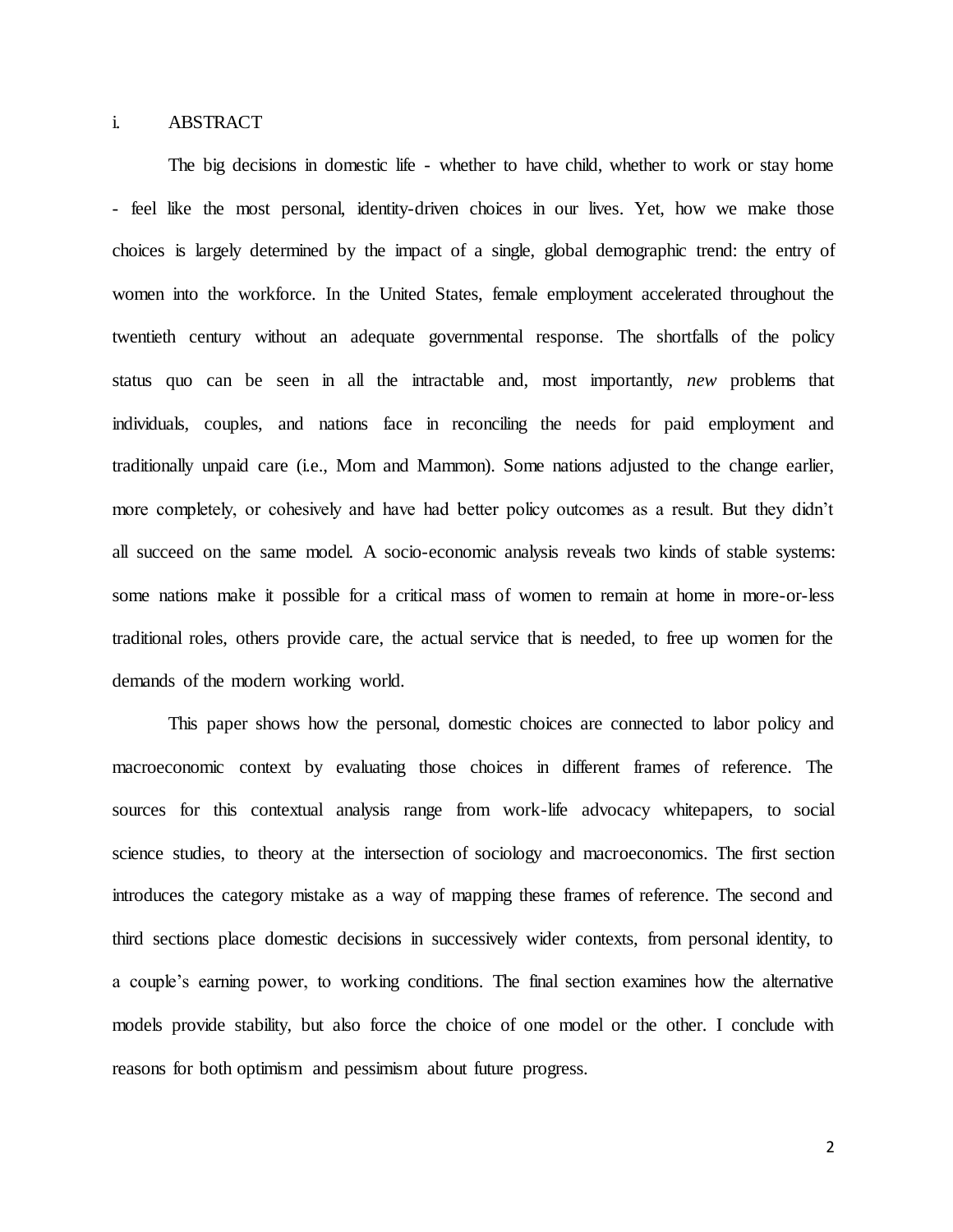#### **I. CATEGORY MISTAKES & COALITION BUILDING**

In *Reshaping the Work Family Debate: Why Men and Class Matter,* Joan Williams both frames and addresses work-life problems by seeking common cause among those who are straining under the policy status quo. She aims not just to change the discourse around domestic life, but "refram<sup>[e]</sup> American politics," as the means to that change.<sup>1</sup> Her drive for pragmatic alliance is a persuasive candidate for the legislative path forward. But more interestingly, her combination of the two rhetorical roles – identification and solving - in coalition-building shows how opaquely interconnected phenomena, like the myriad problems people have at home, can snap into useful policy proposals where we find a causal hierarchy. She comes to practical proposals, but starts with a more general survey of gender and class conflict. This solvency-first approach (i.e. putting the horse before the cart) will yield good strategy and good rhetoric, but I found it lacking in explanatory power. If such large portions of the American population have neglected interests in common, what forces are preventing the coalition at present? Williams argues for working class overtures as the way to build the coalition, but it is hard to believe that something like class sensitivity could be the *cause* of systemic work-life conflicts.

Colloquially known as "missing the forest for the trees," the category mistake is a formalization of the concept introduced by the philosopher Gilbert Ryle in 1949.<sup>2</sup> Ryle tells the story of a young man in the north of England given a scholarship to study at Oxford University. Knowing, and saying, that he is going to Oxford University is enough to put him on the right

 1 JOAN C. WILLIAMS, RESHAPING THE WORK FAMILY DEBATE:WHY MEN AND CLASS MATTER1 (2010).

 $2$  GILBERT RYLE, THE CONCEPT OF MIND 16 (1949)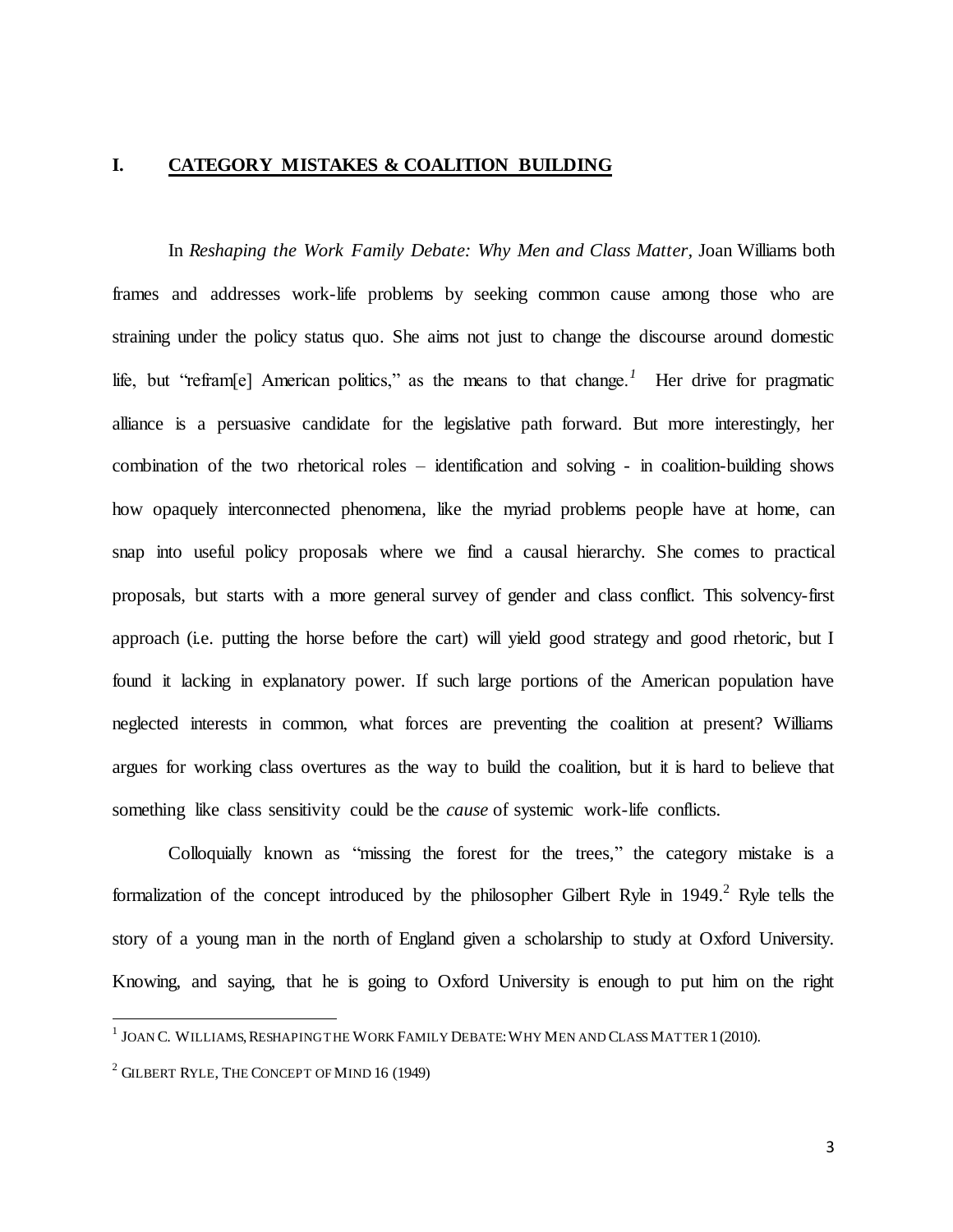path from the northern train station, to oxford's local one, to getting out of a cab. But then the student is stumped. One building is labeled "Library" and another "Administration" but there is no building labeled "Oxford University." However, his idea of what he is looking for should not be written off as completely wrong, since it seems to have gotten him quite far. The actual category mistake is thinking that a university (an administrative relationship between buildings, scholars, students, etc.) was the same type of thing as one of its constituents (a building), but the intended lesson isn't just about describing hierarchies. The category mistake is a way of being partly right. The mistake is thinking that  $X$  is about  $Y$  in some special sense, when it is actually the case that  $X$  is just a type of thing that has things like  $Y$  in it. But looking for  $Y$  still remains a reliable way toward X, even if it cannot get you there.

This may explain why the category mistake framework is a good fit for explaining the impediment to improving work-life policy. The grievances based on class, race, or gender divisions are partly right but cannot account for the scale of the problem. It is the type of problem that contains social fractures, not the type of problem that can be reduced to them.

#### **II. PERSONAL CHOICES ARE MADE AS A COUPLE**

The chief category mistake in the discourse around domestic life is the idea that gender conflict consists of wrong actions done across the gender line. The conflict contains those actions, but behind every animus-laden instance of spousal abuse is a more neutral power dynamic with greater explanatory power. The mistake is made by seeing gender conflict through frame of gendered actors and actions. The view is partly right, as individuals and their conceptions of gender roles are some of the causes of friction, but one is better served by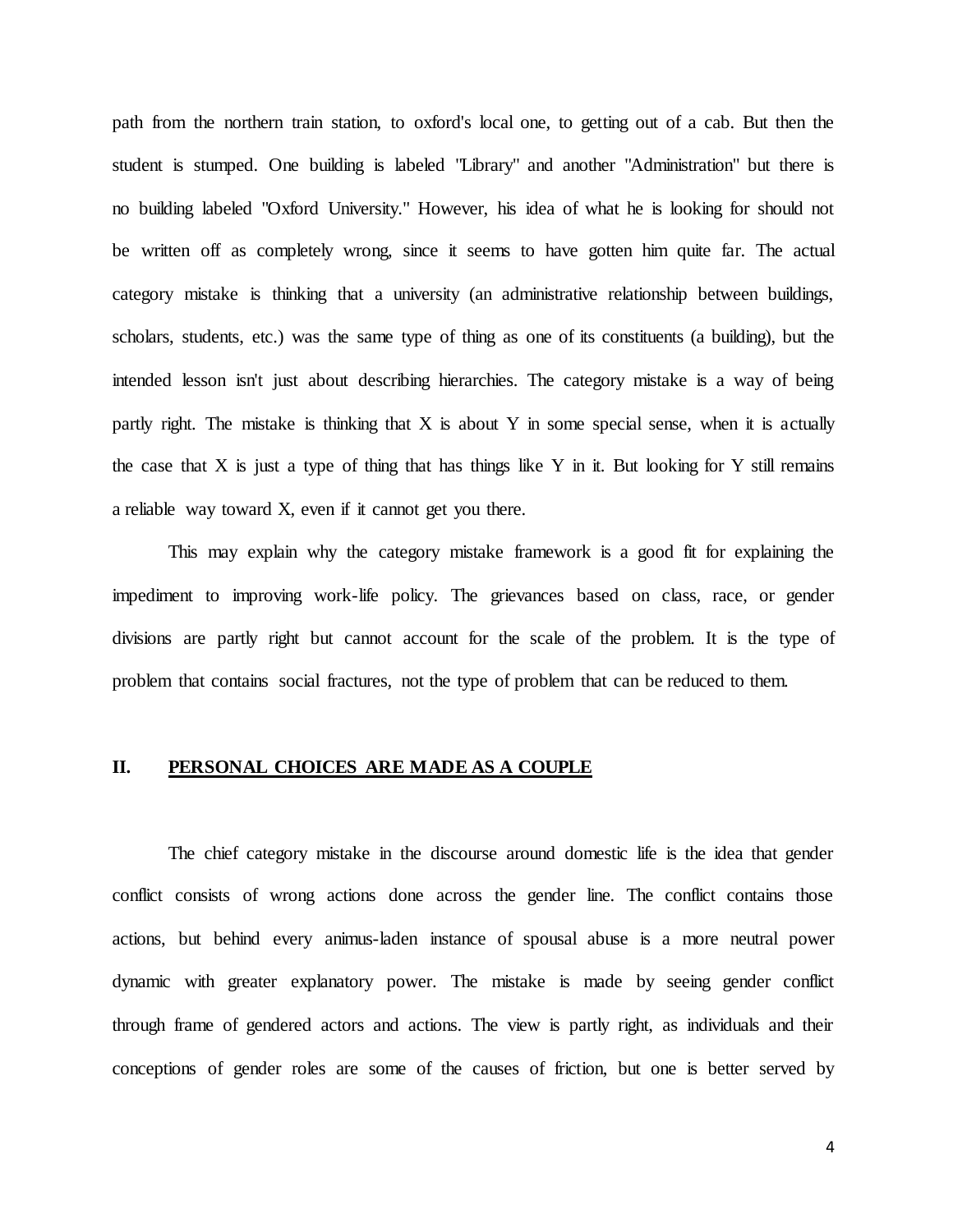looking at patterns common to the whole set of gender conflicts. This demands that one let go of grievance-based arguments and see the domestic power dynamic as force to be explained rather than result of patriarchal ill-will. This section covers four reasons why the framing of domestic choices as a gender war is bad analysis and rhetoric. First, the gender war is inaccurate as a description of contemporary domestic decision making. Second, it is bad strategy to advocate for a policy that affects all men and women, as if it were a women's issue only. Third, looking only at the domestic imbalance between men and women necessarily focuses the issue on falling short of equality, rather than looking closely at the dynamics behind smaller gains to find what is keeping them small.

#### **A. THE GENDER WAR FRAMING IS INACCURATE**

 $\overline{a}$ 

Women who combine motherhood and paid work are the growing majority of women,<sup>3</sup> but even the most thorough survey of their problems would not tell you much how they will address them, because the big domestic choices are precisely the type of decisions made jointly by couples. There is a bargain at the base of many things a couple may do, but the essential mission in understanding work-life bargains in particular is that the couples decisions will have strong effects on everyone else in society. This is a highly under-developed aspect of work-life policy analysis, and the social sciences in general. Even a decade ago, it was a rare study that accounted for any joint decision making in couples.<sup>4</sup> That may be because past negotiations

<sup>3</sup> Gøsta Esping-Anderson, *Families and the Revolution in Women's Roles* 2 (January 16, 2008) (unpublished paper available at http://dcpis.upf.edu/~gosta-esping-andersen/materials/families.pdf).

<sup>4</sup> Susan G. Singley & Kathryn Hynes, *Transitions to Parenthood: Work -Family Policies, Gender and the Couple Context,* 3 GENDER AND SOCIETY 376, 377 (June, 2005).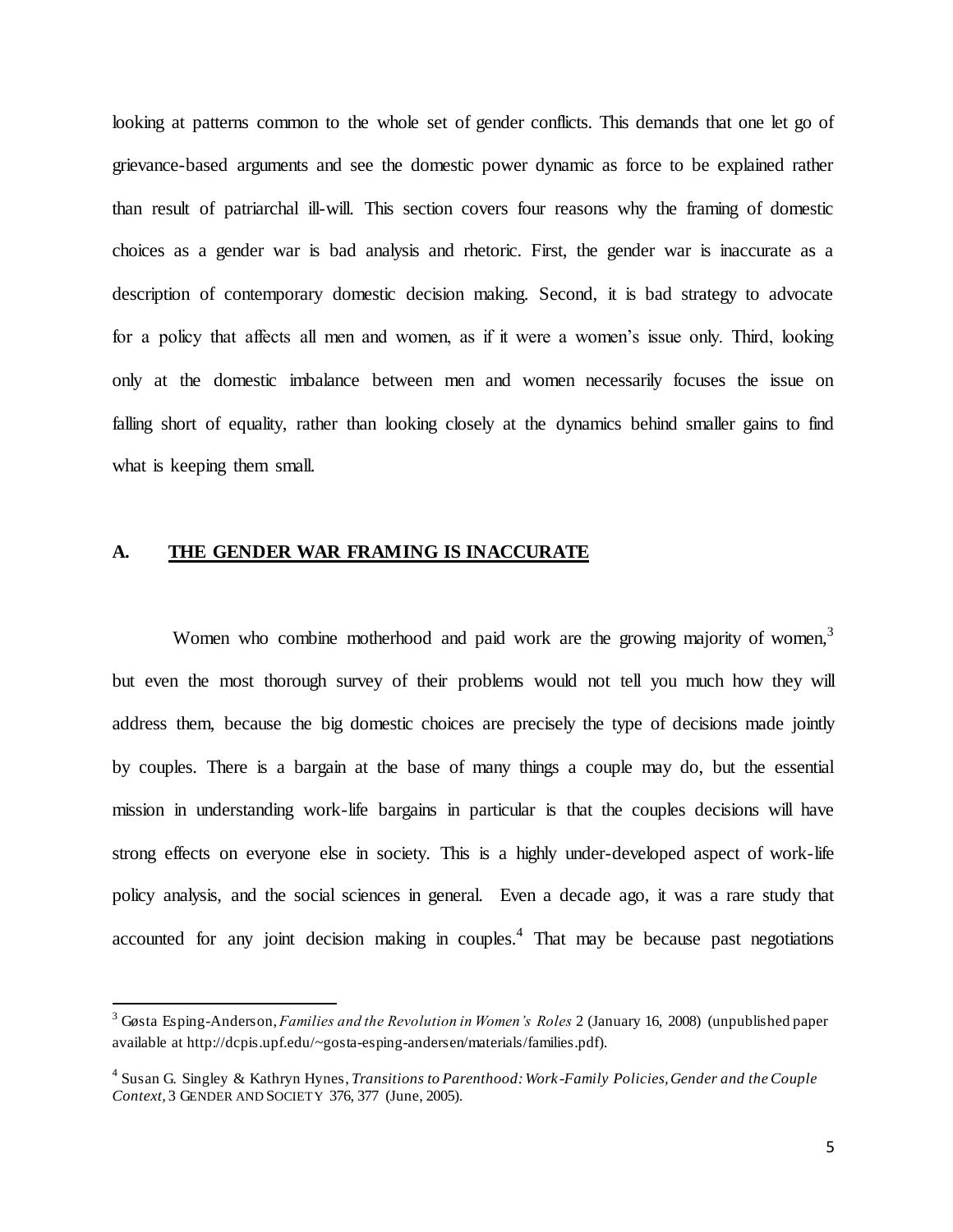were completely dominated by adherence to separate gender spheres, but contemporary social surveys are revealing a different, more egalitarian shape to contemporary domestic decision making.

> Contrary to much of the conventional wisdom about the battle of the sexes, our research finds basic alignment between men and women in terms of what they want in life and what they believe about one another. $5$

The survey highlights three main supports for that thesis. First, although reactionary sentiments attract more publicity, the survey shows them to be the minority position. Even with the extra strain on families, most men as well as women view the female presence in the workforce as a change for the better.<sup>6</sup> Second, this harmony is not a result of men making up for past transgressions, but of both men and women now "largely sharing the same life ambitions, goals, and realities."<sup>7</sup> When traditionalists and egalitarians marry within their own group, the potential for the traditional conflict (a woman chafing under the patriarchy, her husband supporting it) may be gone. Third, even the distance between the traditionalists and egalitarians has narrowed, as both sexes now support women's presence in the workplace.<sup>8</sup> Although domestic conflicts can cause great strain and emotional damage, the survey's results support an underlying rule of domestic cooperation. Male vs. Female conflicts are highly charged (and likely misleadingly memorable) exceptions.

7 *Id.*

 $\overline{a}$ 

8 *Id.*

<sup>5</sup> John Halpin & Ruy Teixeira, *Battle of the Sexes Gives Way to Negotiations: Americans welcome women workers, want new deal to support how we now work and live today, in* THE SHRIVER REPORT:A WOMAN'S NATION CHANGES EVERYTHING 395, 396 (Heather Boushey & Ann O'Leary eds., 2009).

<sup>6</sup> *Id.* at 402.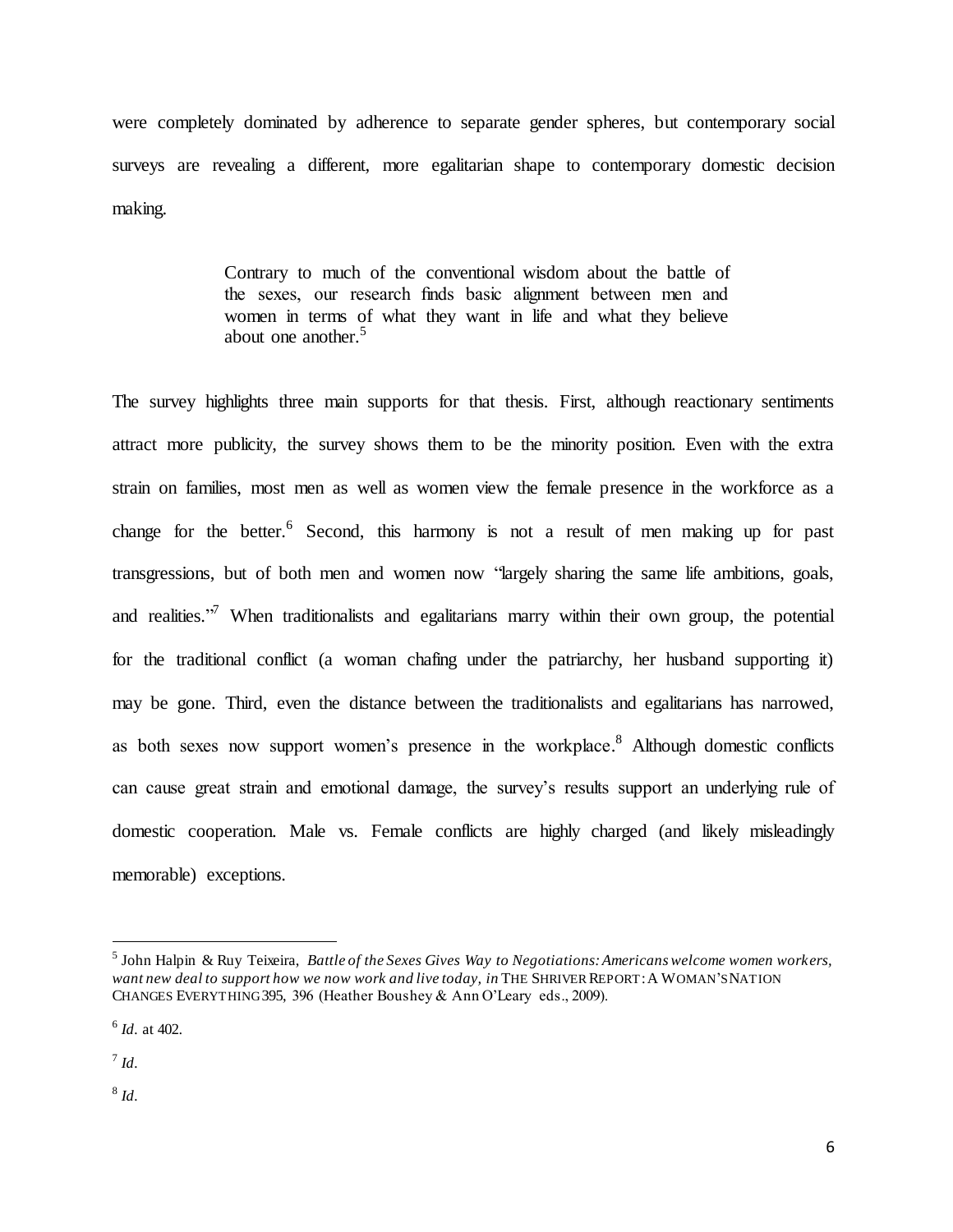#### **B. PUSHING BACK AGAINST WORK-LIFE FEMINIZATION**

Even if reactionary attitudes remained the chief barrier to better work-life policy, it would still be a poor strategy to advocate change from a specifically female point of view. First, it keeps the concern of all couples and families ghettoized as a women's issue, which hides common interests from potential allies and needlessly rouses dormant enemies. Second, adopting a gendered frame will lead to gendered policies which often preserve the inequalities of the time. Special pleading for the female's needs and disadvantages may have been the only path available to the pioneers of the women's movement, but now the arguments can come from a position of strength. As Maria Shriver puts it, "[q]uite simply, women as half of all workers changes everything."<sup>9</sup>

The Shriver Report is a collection of work-life advocacy that captures the right tone for modern women's policy advocacy: succinct and sweeping. As half the workforce, there is no cause to label the problems women experience at work as special cases. Problems that affect so many employees should be important for those reasons alone, the same way they are evaluated when men are the beneficiaries. Rhetorically, this analysis tends to favor the entitlement of a citizen over a victim's pleas for redress. Williams builds her coalition up by walking firmly away from identity-driven frames, but it is not just a gesture to placate anti-feminists, it is like in the best interest of feminism itself, as "[f]eminist thinking will always be led by a frisson of self-exploration but feminism will be far more effective if it does not stop there."<sup>10</sup> This reframing is not cosmetic, but essential for visibility.

<sup>9</sup> Heather Boushey & Ann O'Leary, *Executive Summary* in THE SHRIVER REPORT:A WOMAN'S NATION CHANGES EVERYTHING 17, 17 (Heather Boushey & Ann O'Leary eds., 2009).

<sup>10</sup> WILLIAMS*, supra* note 1, at 147.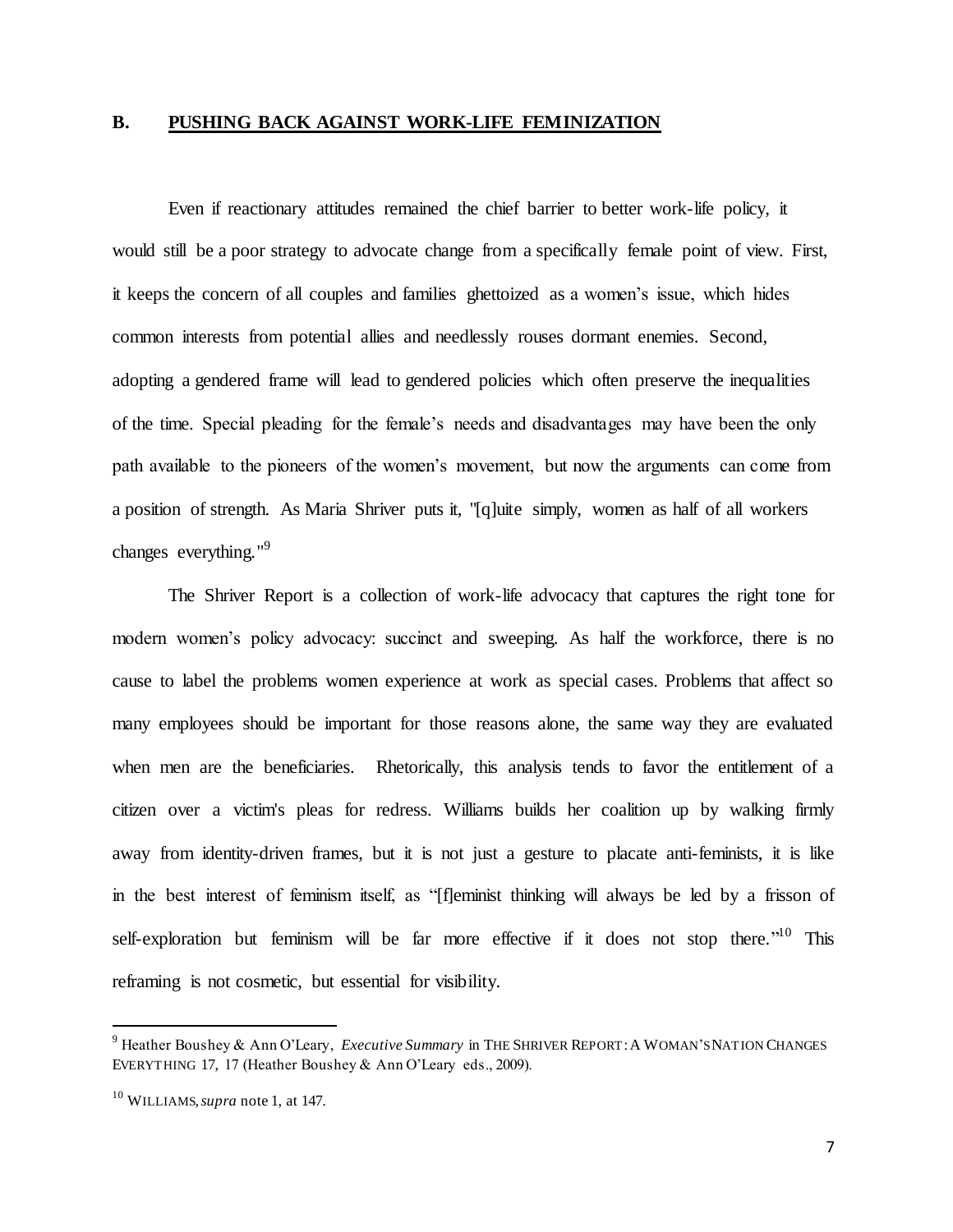Because of the way they came onto the agenda of public debate, gender issues have been widely regarded as women's business and of little concern to men and boys. In almost all policy discussions, to adopt a gender perspective substantially means to address women's concerns.<sup>11</sup>

This is not the benign embarrassment of being invited to the wrong academic conferences; a pre-feminized framing gets in the way of work-life advocacy. The gendered natures of breadwinning and care stand in the way of cultural progress towards equality, and to have every voice that asks for accommodation be female reinforces those preconceptions. They remain even within the work-life field.<sup>12</sup>

Arguing that political tactics require down-playing women's second-class status, one expects criticism from the left, but what to make of the 30% of women who "agree that the best kind of family is premised on a male breadwinner. $13$  The first difficulty with framing work-life policy as a women's issue is that one loses visibility, but it also drives away those that may have everything to gain from the policy, but recoil at the 'feminist' label. A seeming blind spot in feminist discourse comes where one needs to co-opt the traditionalists, as work-life advocates must. Despite the fact that 80% of today's families lack the traditional male and female role regime<sup>14</sup> the holdouts in the remaining fifth both continue on as our fellow citizens and exert influence on the cultural and economic structures affect us all. Understanding (and placating)

<sup>&</sup>lt;sup>11</sup> Emily W. Kane & Laura Sanchez, *Family Status and Criticism of Gender Inequality at Home and at Work*, 4 SOCIAL FORCES 1079, 1085 (June, 1994).

<sup>12</sup> Rhona Rapoport, Susan Lewis & Richenda Gambles, *Work-Personal Life Harmonization and Pragmatic Strategies for Change* 2 (March 2004) (unpublished paper available at [http://web.mit.edu/workplacecenter/docs/wplh.pdf\)](http://web.mit.edu/workplacecenter/docs/wplh.pdf).

<sup>13</sup> Gøsta Esping-Anderson, Diederik Boertien & Jens Bonke, *Couple Specialization in Multiple Equilibrium,* 9 (September 3, 2008) (unpublished paper available at [http://dcpis.upf.edu/~gosta-esping](http://dcpis.upf.edu/~gosta-esping-andersen/materials/couple_specialization.pdf)[andersen/materials/couple\\_specialization.pdf\)](http://dcpis.upf.edu/~gosta-esping-andersen/materials/couple_specialization.pdf).

<sup>14</sup> Boushey & O'Leary, *supra* note 9, at 18.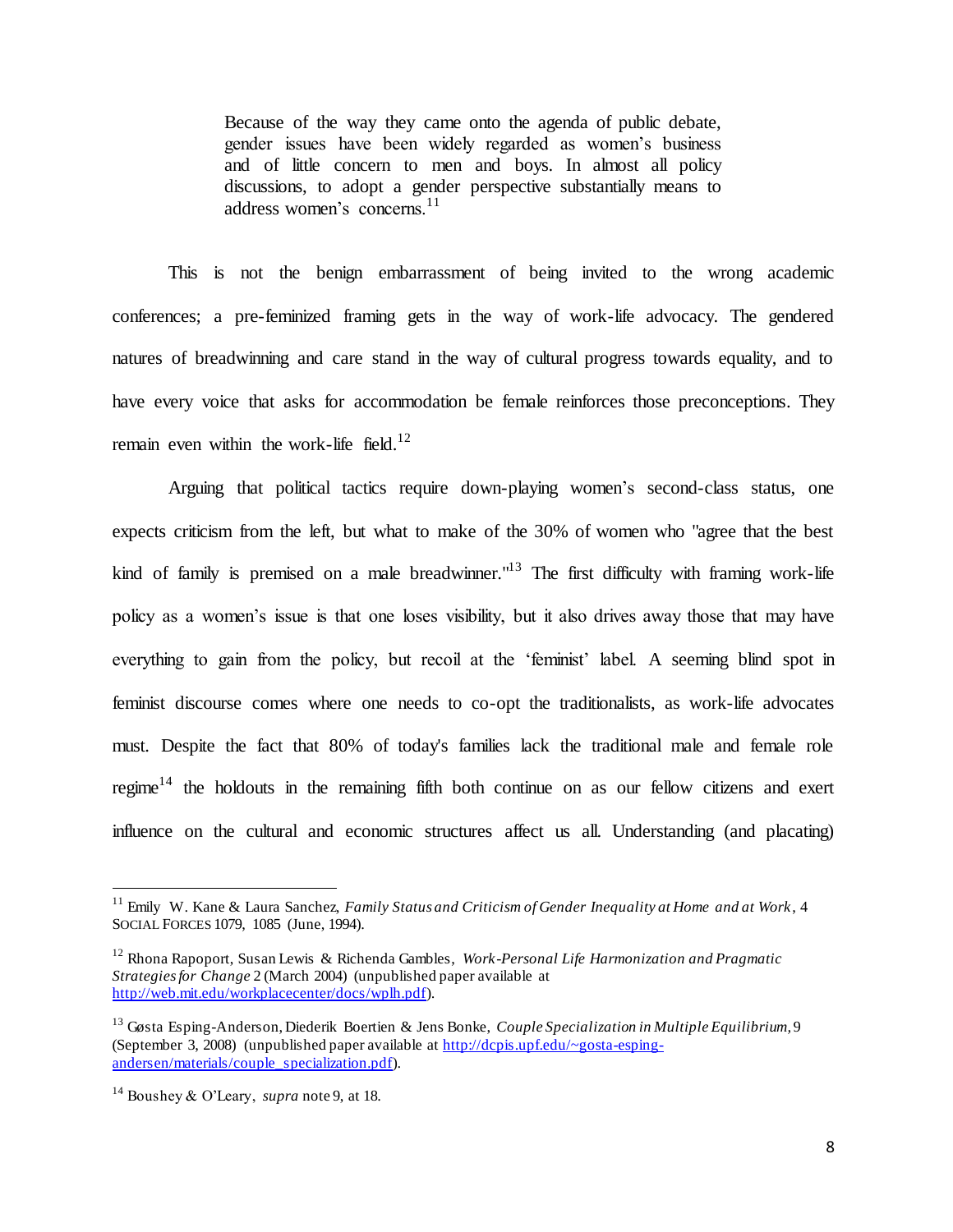the fears of traditionalists will require the type of discourse that can establish common ground even in a red state.

Finally, pleading what is heard as a woman's case can make for victories that preserve the patriarchy of the moment as if in amber. Divorce and Social Security provide an example of how a win for subjugated woman can both preserve and perpetuate pernicious gender norms. When a marriage ends in divorce after less than a decade, the spouse earning less can claim no spousal benefits. Women are substantially more likely than men to be the partner earning less, especially (due to pregnancy and child-rearing) in the early years of a marriage.<sup>15</sup> A marriage that ends after ten years will only give the lesser earning partner the right to an incremental spousal benefit, half that of greater earning partner. Depending on one's position on social welfare, this could seem like a just scheme, dependent on earning and not gender *per se*. But the policy was adopted with a specific type of lesser earner in mind:

> The structure of benefits is not entirely an accident; they reflect the realities and the biases of the time in which the program was created. Participants in the debate at the time argued that a woman living alone could survive on less than a man, with one participant declaring that a woman could do her own housekeeping while a man would have to eat in restaurants.<sup>16</sup>

#### **C. INCREASING THE MALE CONTRIBUTION**

<sup>15</sup> Ann O'Leary & Karen Kornbluh, *Family Friendly For All Families: Workers can caregivers need government policies that reflect today's realities,in* THE SHRIVER REPORT:A WOMAN'S NATION CHANGES EVERYTHING 75, 99 (Heather Boushey & Ann O'Leary eds., 2009).

<sup>16</sup> *Id.*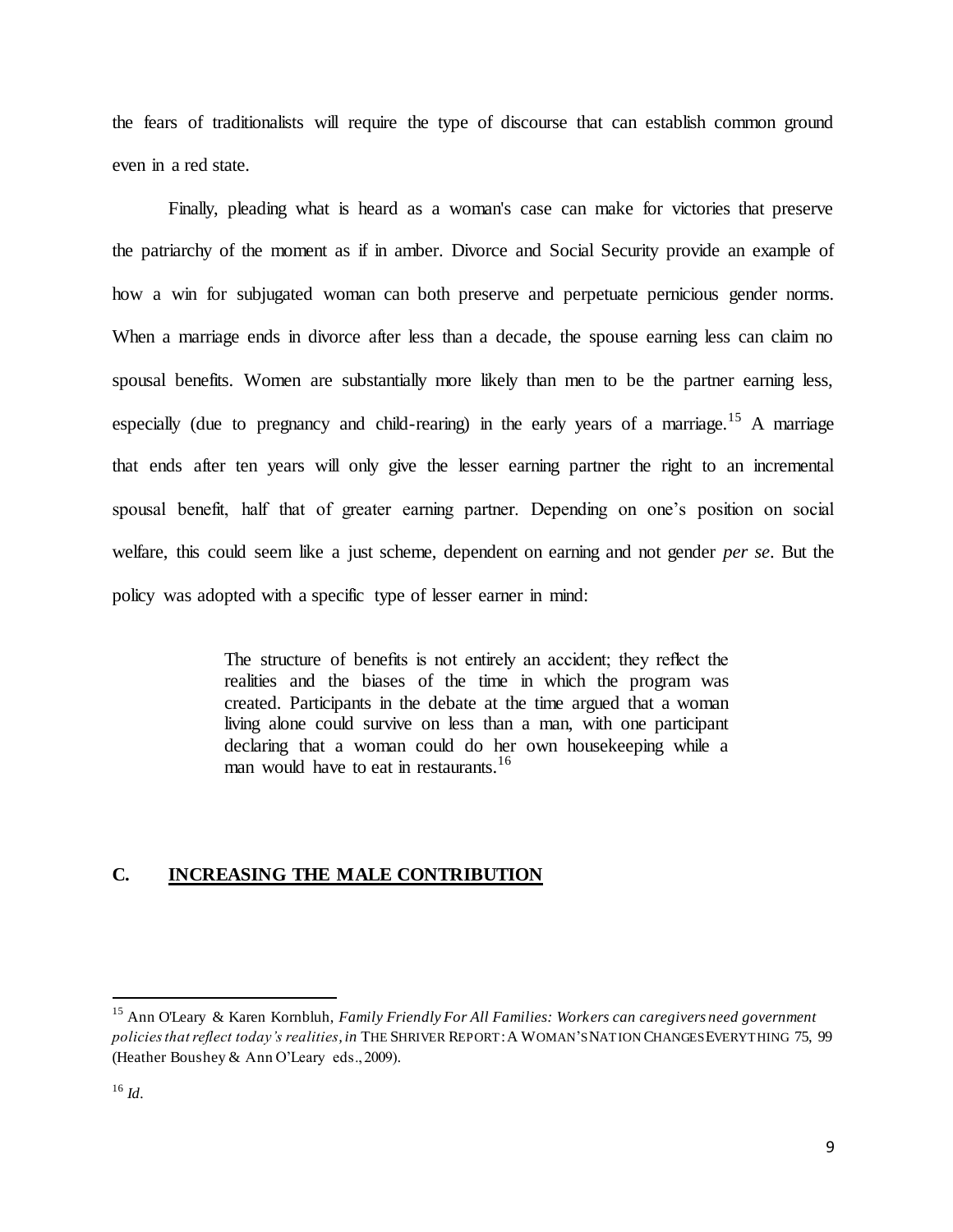Stable, minimal levels of housework and childcare persisted from the 1960s through the 1980s. Then the 1990s produced a 50% spike in North America and Scandinavia.<sup>17</sup> Fathers are not yet doing half the housework, but they are doing more than ever before. But this is a phenomenon limited to the educated elite. Esping-Andersen finds that "not only is gap in childcare between low and high educated fathers very large, but it is actually increasing, and concludes that "[t]he feminization of the male life course is pretty much limited to the top of the social pyramid."<sup>18</sup> Why is this the case? Highly educated men also are the one who work the longest hours, so there is reason to believe that this is an egalitarian shift that comes from the heart, as workplace pressures have mounted against the type of flexibility that makes routine child care easy. As it turns out, understanding the nature of men's jobs is the key to promoting gender equality. All strata of men join women in "the ubiquitous belief in an 'essential' gender order, the middle and upper classes simply add the subsequent doctrine that rationalizes the primacy of the successful male career in marriage as economically efficient and in the best interests of all family members."<sup>19</sup>

Men perform a masculinity defined almost entirely by class. Educated men may have egalitarian principles, but they are away from the home roughly ten hours a day. With fewer overall working hour (and greater financial constraints) working-class men are more egalitarian in response to housework even if they can be hyper masculine in other arenas.<sup>20</sup> But all men are responding to, the economic pressures that threaten to chase them out of the middle class, if

<sup>17</sup> Esping-Andersen, *Couple Specialization, supra* note 13, at 9.

<sup>18</sup> *Id.*

<sup>19</sup> Karen D. Pyke, *Class-Based Masculinities: The Interdependence of Gender, Class, and Interpersonal Power*, 5 GENDER AND SOCIETY 527, 529 (October 1996).

*<sup>20</sup> Id.* at 545.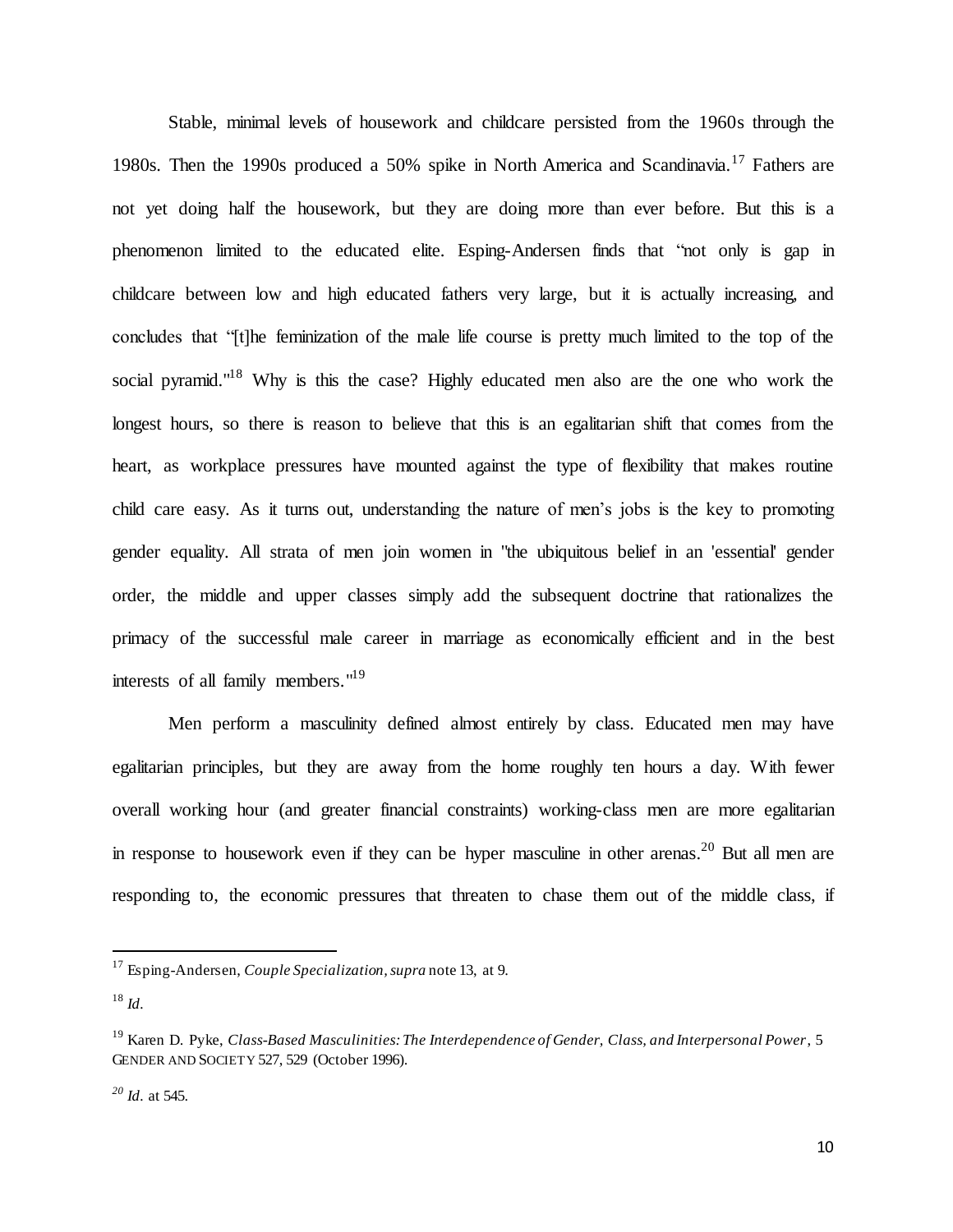such has not already happened. "The breadwinner-homemaker family has been emblematic of middle class status" but neither educated nor working-class men are currently able to get the kind of job security (or even standard of living) their peers had only a generation ago.<sup>21</sup>

Paternity leave policies are under-utilized for good reasons everywhere, even where they are thought to be most successful. Norway and Sweden seemed to do away with the usual barriers by making leave pay 80% of earnings and making the minimum paternity leave nontransferable. But the only men taking long leaves were public sector workers because "the career penalty of interruptions is minimal in what we might call 'soft economy' jobs, but this is not the case in the 'hard' economy where competitive pressures operate."<sup>22</sup> Women also contribute to this dynamic to the extent that they prize masculine career success, $23$  but internalized gender norms are not what motivate men to be absent from the home, many "feel powerless to challenge this ideology at work."<sup>24</sup> Williams acknowledges that it takes rare courage to stand up for family responsibilities as a man, and so feminist supporters should rally behind those that buck the office culture by asking for part-time work or quitting altogether, but certainly not expect anyone to do what is actually need for equality; it will likely lose them their  $job.<sup>25</sup>$ 

This is the proper context for the difficulty in being a father: one has to walk the line between neglecting children through lack of care and getting fired for being insufficiently dedicated to work. The masculine deficit in care-giving increases with hours worked, and may

<sup>21</sup> WILLIAMS, *supra* note 1, at 158.

<sup>22</sup> Esping-Andersen, *Families, supra,* note 3, at 14.

<sup>23</sup> Pyke, *supra* note 19, at 544.

<sup>24</sup> WILLIAMS, *supra* note 1, at 90.

<sup>25</sup> *Id.*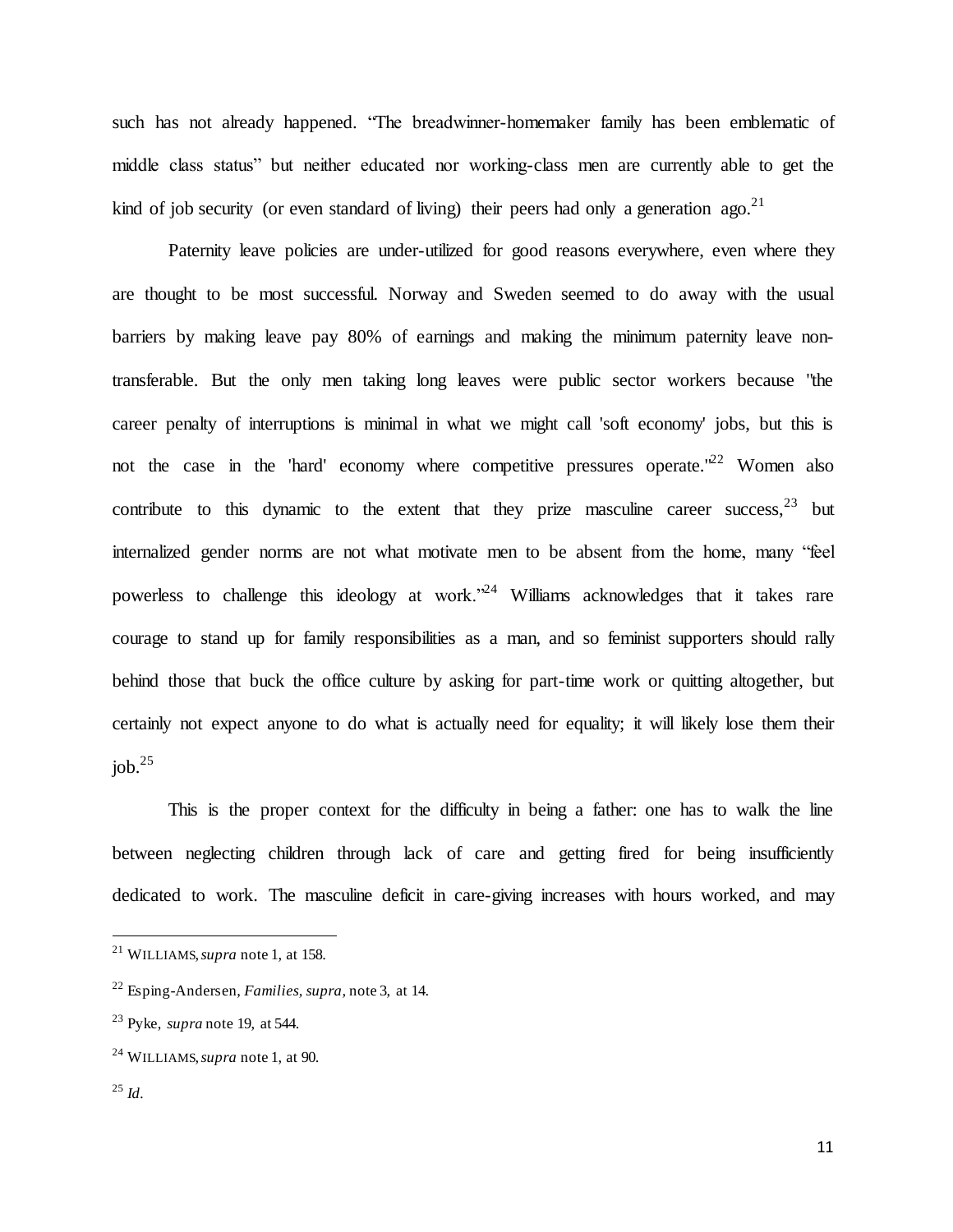be the major factor in the decision for women to leave the workforce. "Today's all-or-nothing workplaces pressure professionals toward neotraditional families in which the husband has a high-prestige long-hours job and the wife 'opts out.'<sup>26</sup> This is a pernicious dynamic that may cause even greater inequality in the home, since a wife's "relative bargaining strength in the family...depends primarily on her earnings power.<sup>27</sup> The key analytic tool is distinguishing between 'masculinity' and 'men': different types of masculinity are built into the time and devotion norms of all jobs, but that harms men as much as it does women.<sup>28</sup> The category mistake is made in treating the instances and effects of patriarchal inequality as something that comes *from* men, when it is better described as a force that is acting on them.

#### **III. COUPLE'S CHOICES ARE MADE IN THE MARKET**

Americans typically think of work-family conflict as a private issue. This is not surprising, given that American public policy to resolve such conflict is virtually nonexistent, forcing us all to cobble together individually negotiated solutions in the private marketplace.<sup>29</sup>

A child was a net benefit in an agricultural economy. They could weed or feed livestock soon after walking and one only need pay them in room and board. When industrialization and urbanization lowered infant mortality and made children relatively more expensive, birthrates

<sup>26</sup> *Id.* at 31.

<sup>27</sup> Esping-Andersen, *Families*, *supra* note 3, at 15.

<sup>28</sup> WILLIAMS, *supra* note 1, at 144.

<sup>29</sup> *Id.* at 8.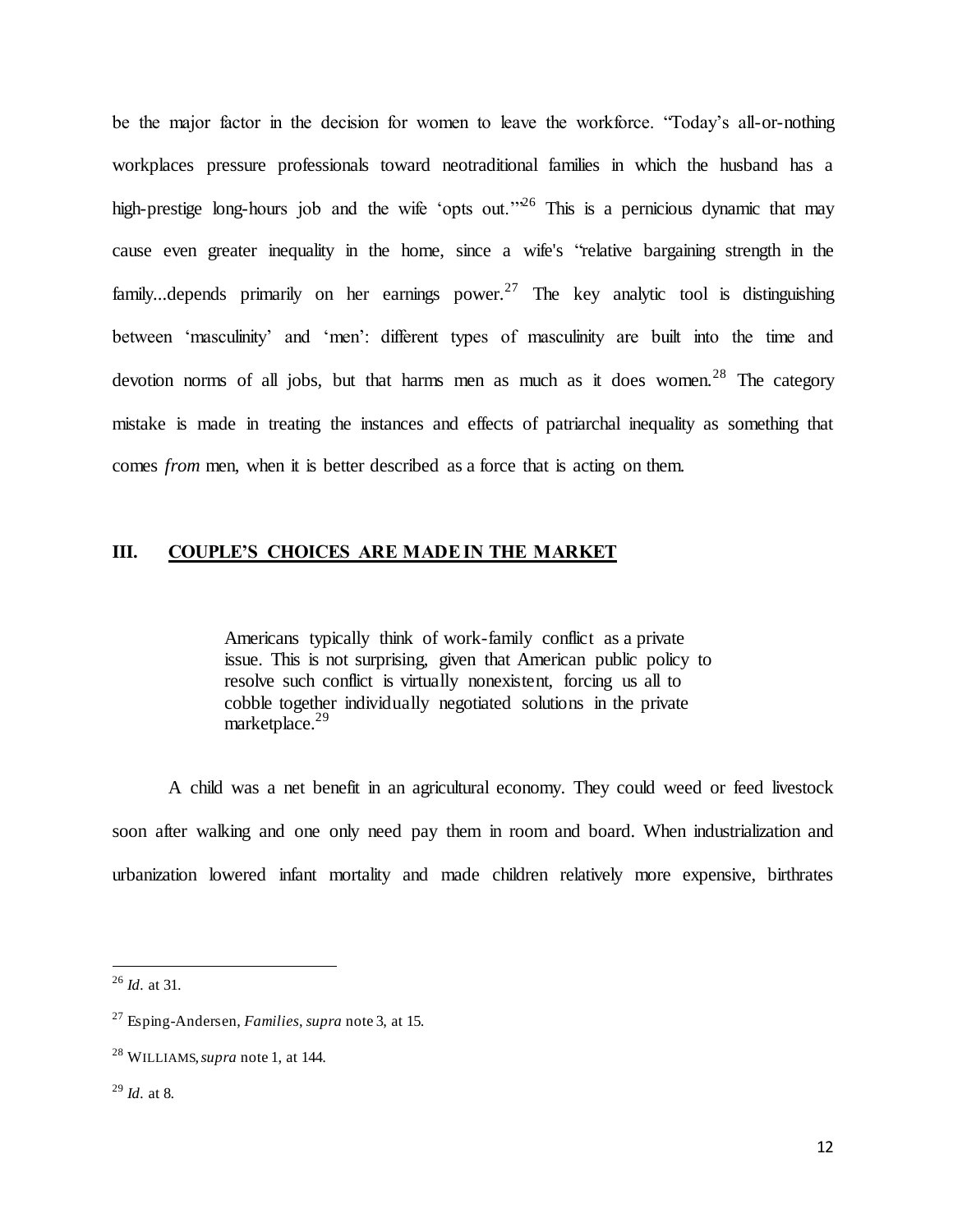declined all across the civilized world, but shot back up again when women started to work.<sup>30</sup> The economist, Jerry Muller, makes sense of the economic contexts of the modern family by viewing the issues through four spheres of human interaction (the family, market, state, and nonprofit sector) and the paid and unpaid labor that take place in them.<sup>31</sup> The rarity of accounting for unpaid labor in economic models is instructive for how one might have to retain some seemingly regressive elements (spousal Social Security benefits) to design an equitable social safety net, but the real value of this analysis is in seeing where the burdens of modern life get passed from sphere to sphere.

The state and nonprofit sector touch Americans primarily early and late in life, or at margins of society below the poverty line. The adult trade-off is primarily between the market and the family, with time spent in either necessitating neglect of the other.<sup>32</sup> Esping-Andersen finds the same economic and temporal divides in all developed nations. "From a life cycle perspective, the welfare state only really gains prominence when we are very young or old."<sup>33</sup> Expansion of the formal welfare state looms large in the progressive mind, but the empirical economic reality of domestic life takes place in the balance between home and market. And it is that respect that the current American patchwork of worker's protections have been most inadequate. Children and families have needs that are only met by the provision of services, i.e. care. When everyone needs care but only the rich can have servants, we may have an instance of market failure.

<sup>30</sup> Jerry Muller, *Lecture Thirty-One: The Family Under Capitalism, in* THINKING ABOUT CAPITALISM:PARTS I-III, 64-65 (The Teaching Co., pub. 2008).

 $31$  *Id.* at 65.

<sup>32</sup> *Id.*

<sup>33</sup> Esping-Andersen, *Families*, *supra* note 3, at 16.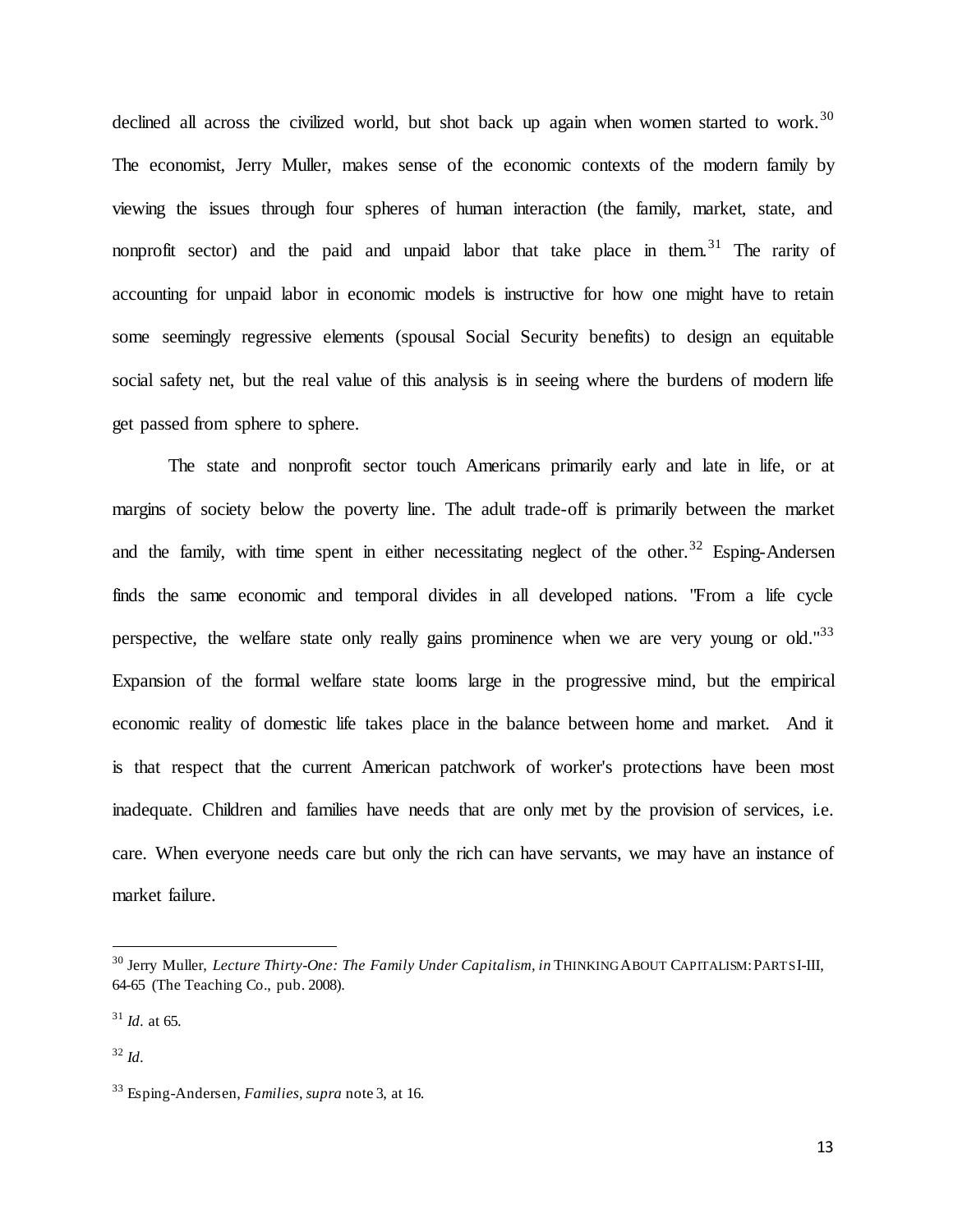Unless subsidized (say by tax concessions or by vouchers), commercial social services are typically priced out of the market for most households below the median income. The same goes for private health insurance and retirement plans.<sup>34</sup>

We have long since passed the era when one source of employment could sustain a family, what we see in the extra domestic stress in the working class is evidence that now several sources of income, or even a benefit-less well-paying job cannot suffice. The preferred policy tool of the past few decades has been tax-expenditures along the lines of Flexible Spending Accounts. They've proven to be a poor fit for worker's needs, employed by 6% of the  $30\%$  of workers eligible.<sup>35</sup> Discounts cannot price very many workers back into the power to meet their care needs on the market. This may be a system in which regressive taxation persists out of inertia and lack of lobbying strength (and not by design) but the effect of the market failure for care services reaches all women, not just the poor. When someone has to quit employment for the sake of the family, it can only be the lesser earner and - as with Social Security and divorce – that is almost certain to be the woman. But women under that kind of strain are precisely the ones whose earnings are a vital contribution to their home.<sup>36</sup>

At every level, the policy of tinkering around the details of the current system lacks solvency because it channels funds or protection to an influential (or, to be more charitable, highly visible) constituency when the source of the problem is a global change in the biography of a critical mass of women. It's the significance of the 50% shift that goes surprisingly

 $\overline{a}$ <sup>34</sup> *Id.*

<sup>35</sup> O'Leary & Kornbluh, *supra* note 15, at 81.

<sup>36</sup> Esping-Andersen, *Families* , *supra* note 3, at 8.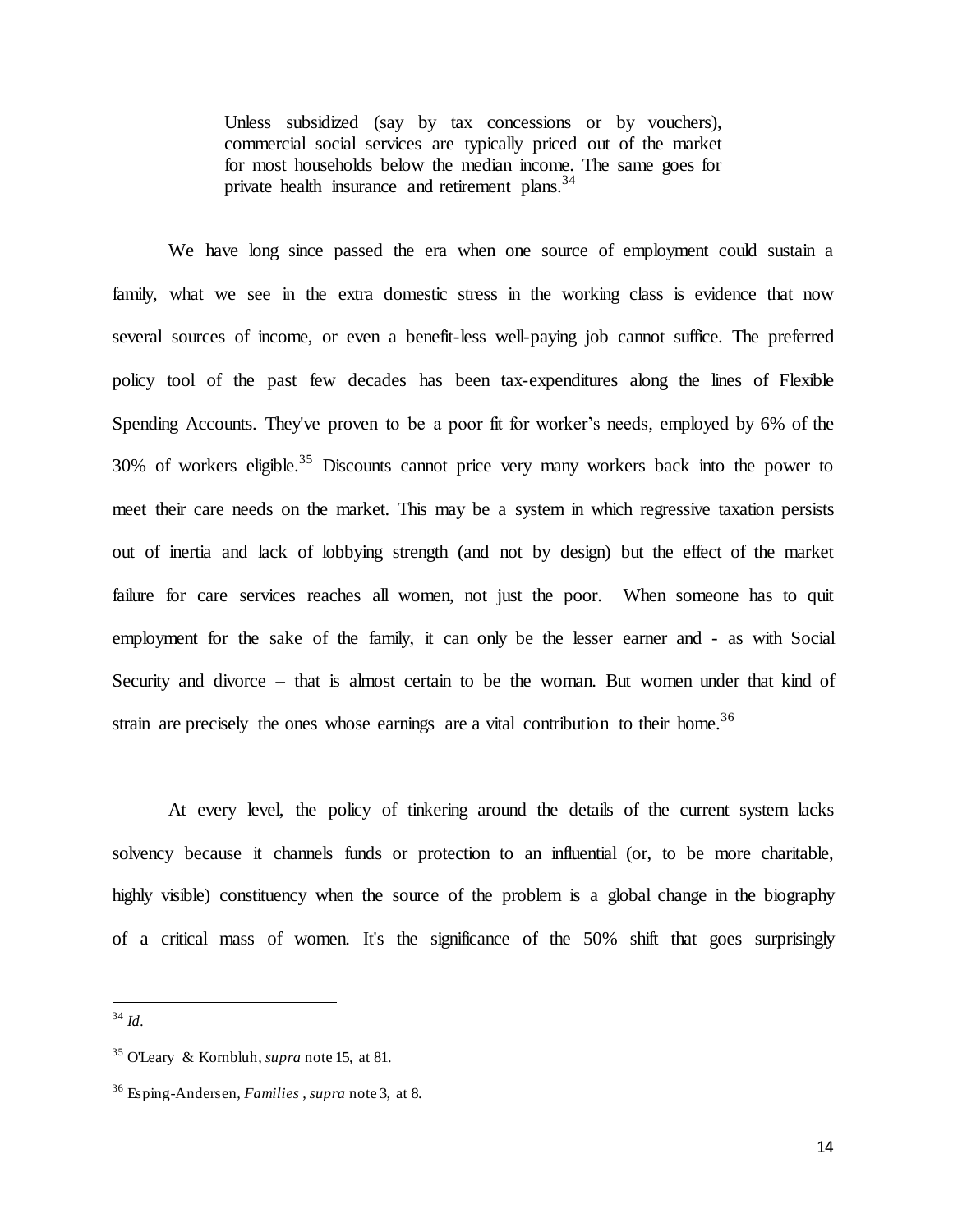underplayed in the Schriver Report, despite being placed front and center in the rhetorical lede of each article. The shift from disfavored class to majority participants is reminiscent of the post-war de-colonization of the second and third worlds. And yet the concept of childcare remains treated in Lifestyle sections of the press rather than in Business or national political discourse.

#### **A. SHORTFALLS IN CURRENT WORK-LIFE POLICY**

Work-family conflict is so insoluble for so many people because of a public policy environment that makes Americans' daily efforts at balance unworkable.<sup>37</sup>

The policy status quo comes in for harsh treatment in the literature of work-family advocacy, but before one looks at the critique, it is helpful to learn what the advocates want to get out of labor policy. The items bulleted below are a particular example of such advocacy but are also broadly representative of the common calls for reform:

> Updating our basic labor standards to include familyfriendly employee benefits.

> Reforming our anti-discrimination laws so that employers cannot discriminate against or disproportionately exclude women when offering workplace benefits

> Updating our social insurance system to the reality of varied families and new family responsibilities, including the need for paid family leave and social security retirement benefits that take into account time spent out of the workforce caring for children and other relatives

<sup>37</sup> WILLIAMS, *supra* note 1, at 8.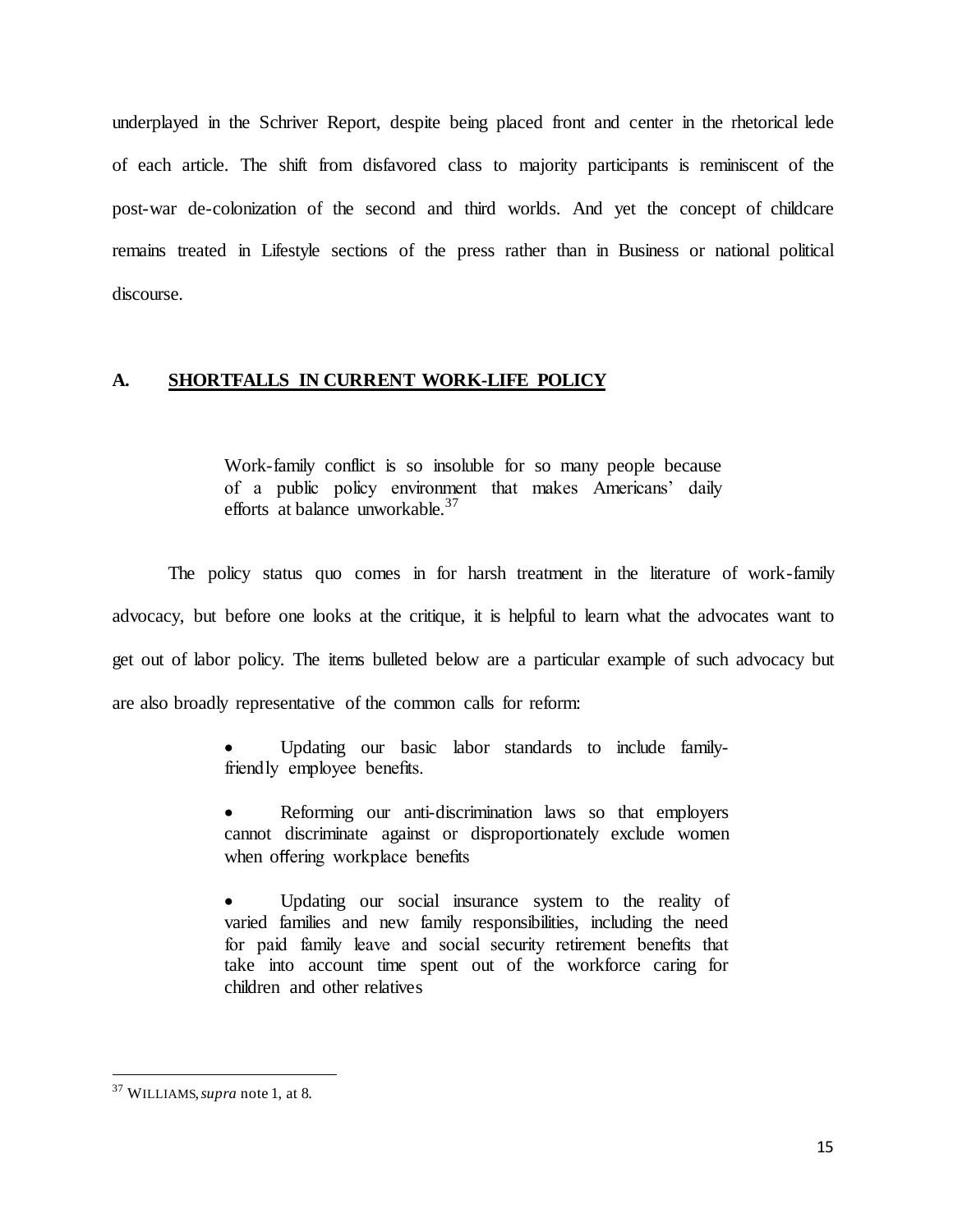Increasing support to families for child care, early education, and elder care to help working parents cope with their dual responsibilities.<sup>38</sup>

All four policy suggestions *could* fit in with moving the United States toward the northern European model, but they could also fit half-measures that would fail in that task. The northern European system is financed through taxes that are kept high enough to get the essential care support and services to all who need them. Our current system is designed on using the market to fill those gaps and letting the market fail those that cannot afford proper care. The two are much further apart than the general call to "increase support," can account for. They depend on different *politics* as much or more than as different policy. That is why tact, rather than intellectual honest may be the best way forward. Williams coalition-centered is approach is her response to this problem of connecting the problems we have with the country we have.

> Writ large, this book is about reframing American politics…The United States has the most family-hostile public policy in the developed word, and changing that situation will require reshaping American politics in some basic ways.<sup>39</sup>

One the reasons the above policies proposals acquire a feminine voice is that, given the current workplace culture, "programs that seem neutral between men and women actually cater to traditional male working patterns."<sup>40</sup> The neutral (and status quo-preserving) laws are currently the only ones that can any traction in political debate. The items that directly ask for family accommodations will face a legislative uphill battle. It would be better of work-life advocates to

<sup>38</sup>O'Leary & Kornbluh, *supra* note 15, at 105.

<sup>39</sup> WILLIAMS, *supra* note 1, at 1.

<sup>40</sup> *Id.*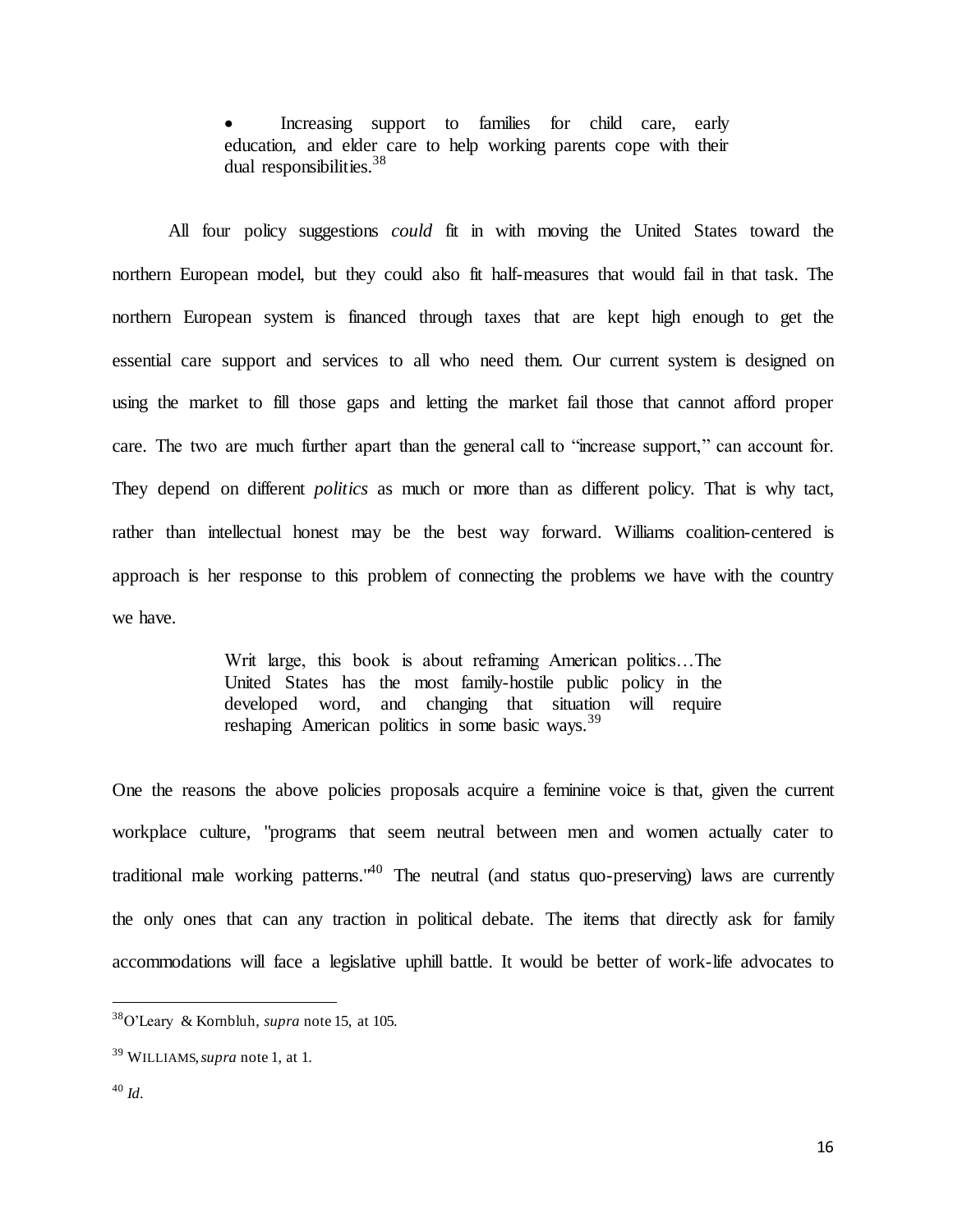bargain for policies that seem (or actually are) neutral, business-like, and the farthest thing from contentious redistribution. It is the way to build a coalition for action, and possibly swift, new law if the general wish list can be set aside for what polls best. Flexible work hours are the top choice for what both men and women would change about their jobs.<sup>41</sup> There could be a large advantage to arguing for that, and only that, until it is realized in full.

One invites strong opposition, if not failure, by casting the needed reforms as targeted toward family, women, and children. That seems to be what has gone wrong with the Family Medical Leave Act and the Fair Labor Standards Act. Both pieces of legislation fail to apply to (and therefore help) half of all workers, and under-serve the families they do affect. A legislative strategy that is based on universal appeal and coalition building may lead to more effective, generally applied laws. One can imagine a scenario where employers are required to allow alternatives to 9-to-5 working hours. Not only would every childless young adult be brought into the coalition, but the broad base of support would also insure that the law does what it claims to do. Neither parents nor hourly workers have been able to amass enough support on their own to amend laws that were targeted at them, but have failed to work as advertised.

#### **i. FAMILY MEDICAL LEAVE ACT**

<sup>41</sup> Halpin & Teixeira, *supra* note 5, at 11.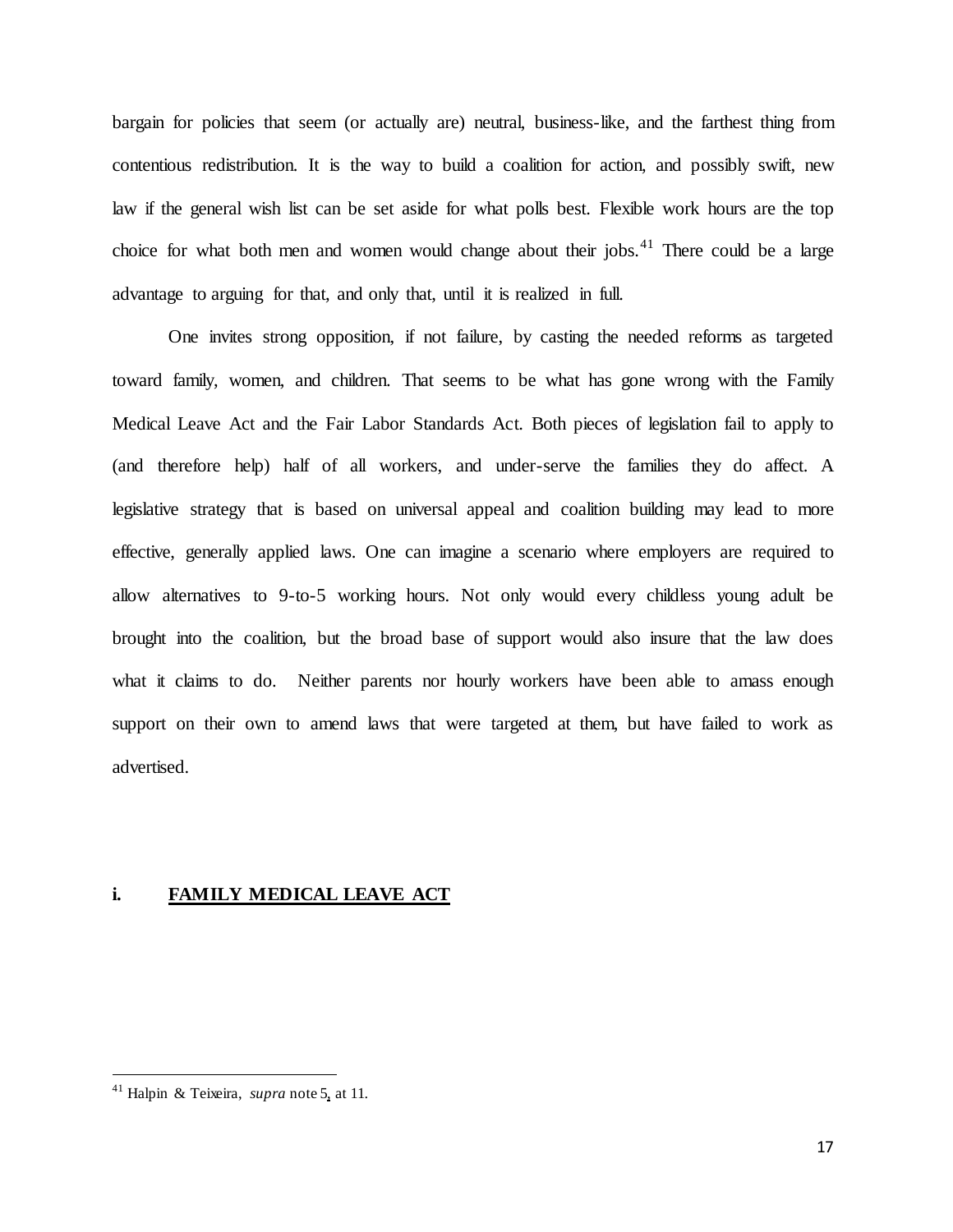The Family Medical Leave Act of  $1993^{42}$  (guaranteeing certain workers up to 12 weeks of unpaid family leave) has done more good than harm. Even so, concerns about patchwork tactics and loaded language continue to color its current implementation and future improvement. The final assessment can come across as too glib to reflect reality, but it does for essentially all men, the act is worse than useless. Taking the leave will do them more harm from employers than it yields good to the family.

FMLA was passed in response to the failure of both Title VII and the even more closely targeted Pregnancy Discrimination Act to stop pregnant workers from being fired.<sup>43</sup> The law's language was made gender-neutral to alleviate "the inability of both men and women to access needed leave for family responsibilities.<sup>"44</sup> But the remaining conception of it as legislation for a woman's problem, mostly based on pregnancy, comes from the new bill's own language defining maternity leave as a disability which "reinforces the idea that time off from work around the birth of a child is a time for recuperation a, physical need not experienced by fathers. In distinct contrast, men must take a 'vacation' from work."<sup>45</sup>

The failure of FMLA to help support to men can be rendered more instructive than frustrating once one knows about the failings of stronger leave systems for men, I address in greater detail below how even Norwegian paternity leave (nearly forced on the populace through high incentives) is stymied by masculine career cultures that penalize any time men take off. So, as perhaps with FMLA as a whole, taking half-a-loaf is better than the *status quoante*. But half-measure may indeed be too generous a term for *unpaid* leave.

<sup>42</sup> The Family Medical Leave Act of 1993, 29 U.S.C. §§ 2601-2654 (2006).

<sup>43</sup> O'Leary & Kornbluh, *supra* note 15, at 87.

<sup>44</sup> *Id.*

<sup>45</sup> Singley & Hynes, *supra* note 4, at 393.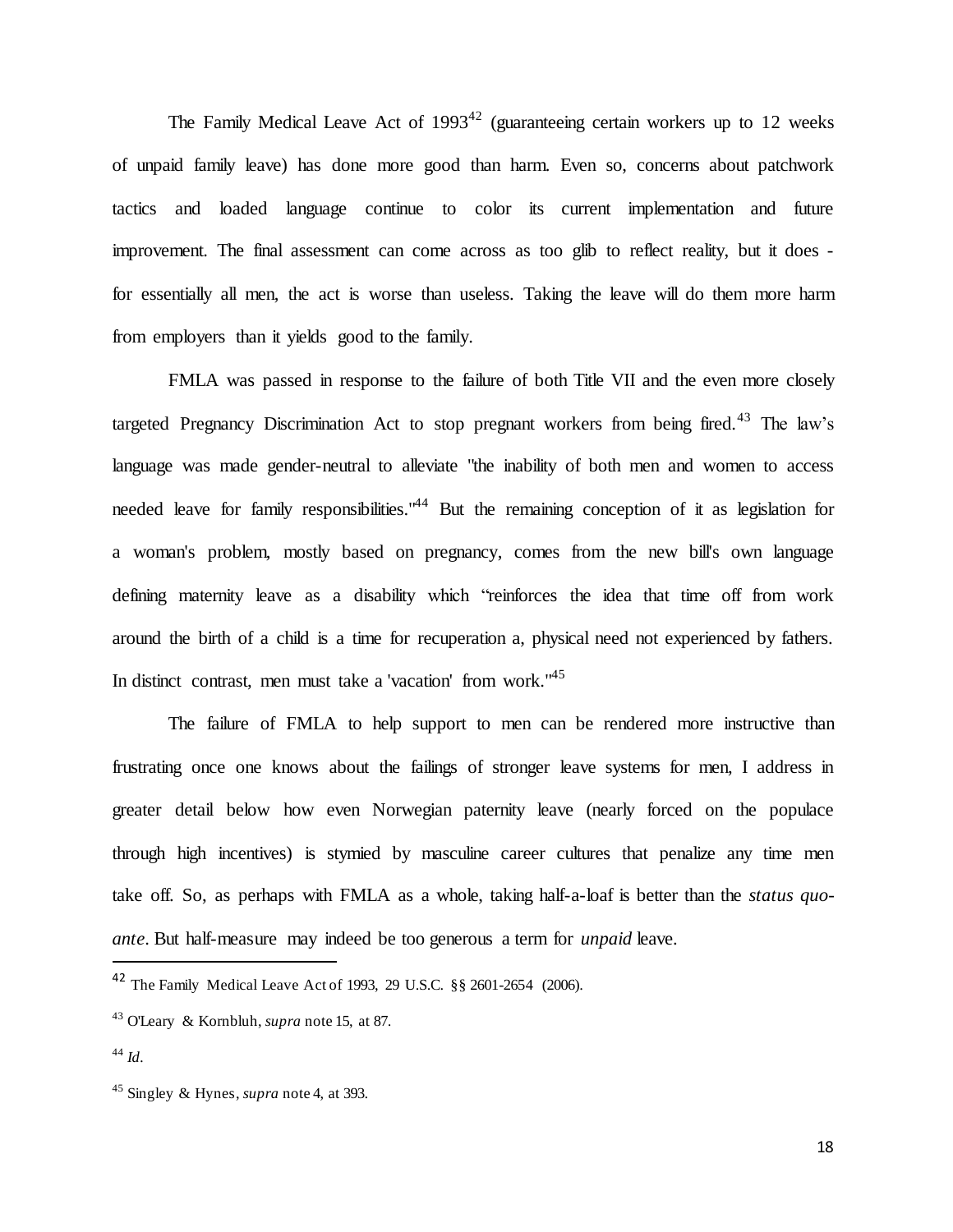For most couples, the availability of unpaid leave for men through the FMLA was seen either as irrelevant or as a constraint. Almost uniformly, men were the higher wage earners, so going without their earnings was not considered an option. Couples who identified the mother as the primary caregiver did not consider it; couples whose approach to parenting was more pragmatic than ideological may have considered it but rejected it because of the financial implications.<sup>46</sup>

Not only does the narrow application hurt the act's public support, but it also undermines the purpose of the act. To be covered under the law, one must first work for a business with more than fifty employees for over a year, which leaves half of American workers beyond the law's reach.<sup>47</sup> All those exemptions directly counteract the cultural and political shift that is the precondition for men to take time off for care. The concession won by the actors with public choice advantages (the business lobby) to make the leave unpaid enabled the establishment of a weak program that has hardened, rather than broken the culture of masculinized paid labor and feminized unpaid care.

#### **ii. FAIR LABOR STANDARDS ACT**

The Fair Labor Standards Act<sup>48</sup> mandates time-and-a-half pay for wages earned in excess of a forty-hour workweek, "but the law does not put an actual limit on the number of hours an employer can require an employee to work. Nor does it prohibit mandatory overtime or

<sup>46</sup> *Id.*

<sup>47</sup> O'Leary & Kornbluh, *supra* note 15, at 90.

<sup>48</sup> The Fair Labor Standards Act of 1938, 29 U.S.C. §§201-219 (2006).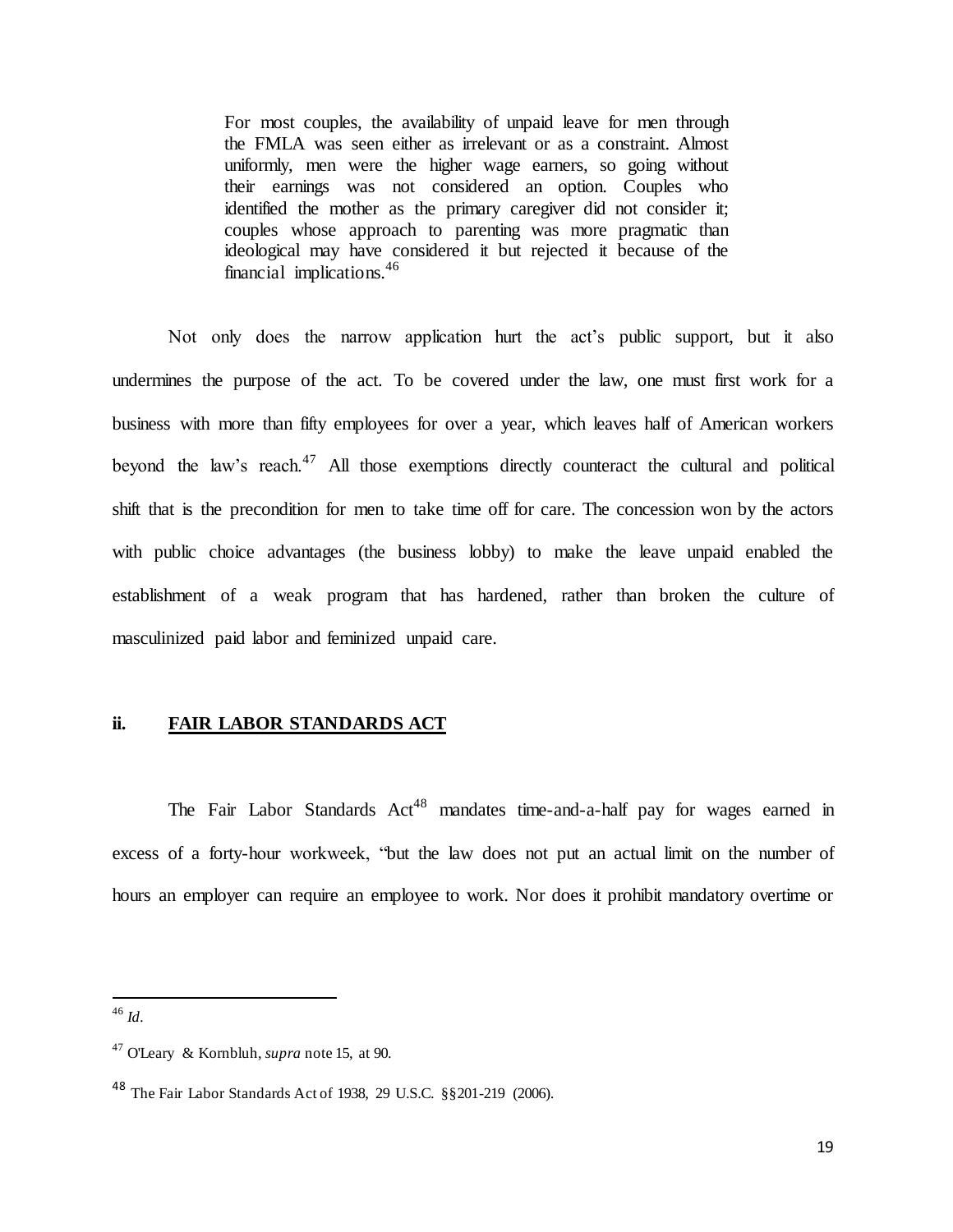unpredictable, constantly changing workplace schedules.<sup>49</sup> The FLSA also manages to split the difference between workers' society-wide need and individual firms' economic imperatives by giving workers the benefits it takes to keep them working. As stated above, one either needs time to care for a family or wages high enough to employ someone to do so. The additional wages will not go far enough to solve the problem, and the requirement of mandatory overtime actually makes it worse. A factory worker that has a sick spouse or child could benefit from a 40 hour workweek with optional overtime, but by starting from the premise that the job comes first, the FLSA placed him or her in an even more difficult position.

What the FLSA does is entrench the care-taking-free demands of male-employment and gendered earning disparity by pulling middle-class breadwinners out of nurture either through mandatory overtime or the obvious economic pressure to capture a fleeting incentive. Again, the laws that are supposedly designed to enhance workers' quality of life both miss the root cause of the modern problems, and make it worse when the new policy further reinforces gendered separation of work and care giving. A cap on working hours is an entirely a unrealistic policy, but it may be the only thing that gets people home enough to be good parents without losing them their jobs. Williams argues that "[w]omen will continue to be disadvantaged if employers persist in designing the most desirable jobs around someone available 24/7 – in other words, a man with a stay-at-home wife."<sup>50</sup>

<sup>49</sup> O'Leary & Kornbluh, *supra* note 15, at 91.

<sup>50</sup> WILLIAMS, *supra* note 1, at 39.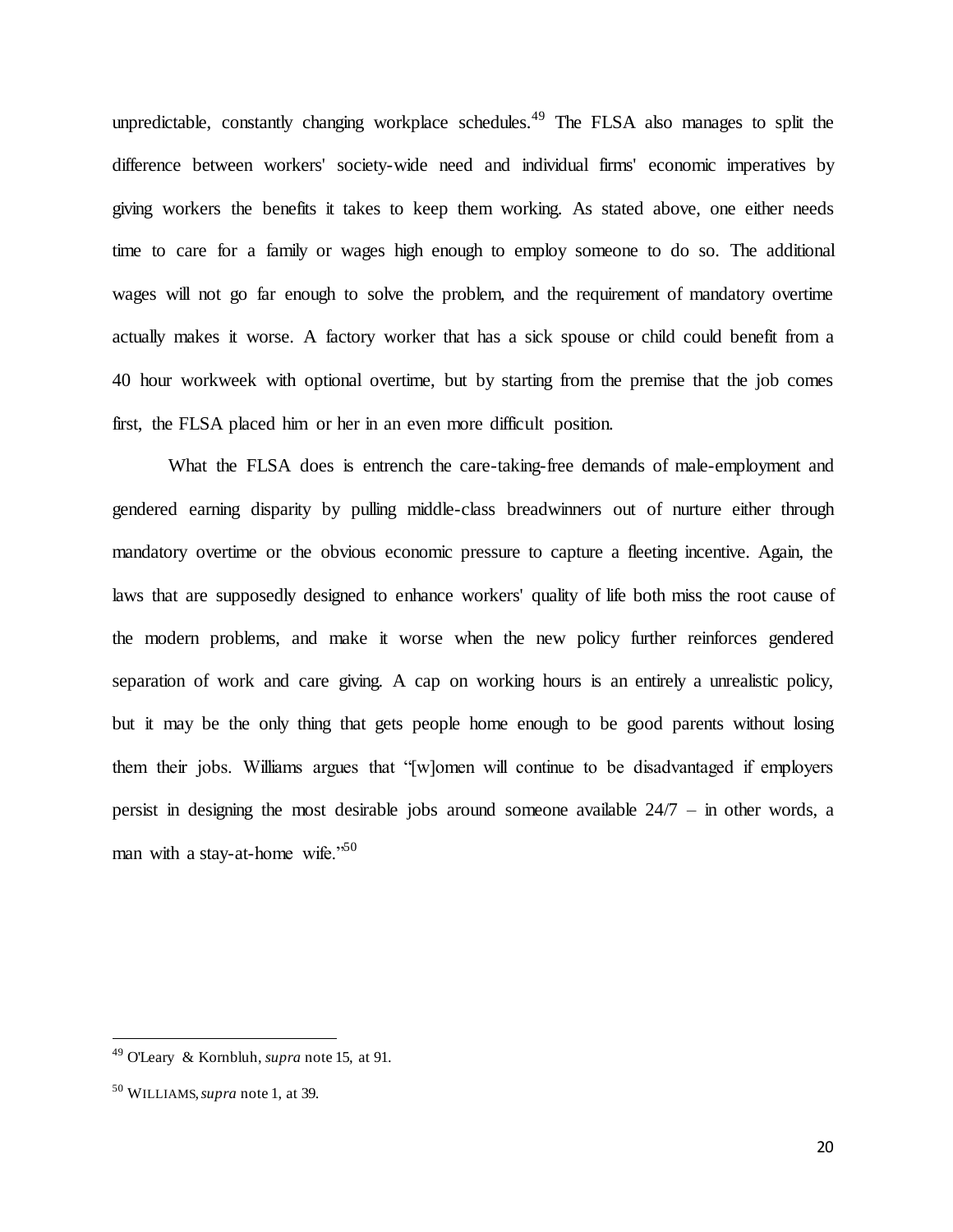#### **IV. VIEWING U.S. POLICY IN INTERNATIONAL CONTEXT**

Equality within any given couple depends…on societal level shifts.<sup>51</sup>

Unbending employers are not the source of society's ills. They cause certain problems in the United States and both the same and different problems elsewhere, but it is a final category mistake to look at the problems of the workplace and see them as the result of American capitalist attitudes. Again, it is more accurate to say that larger forces are acting *on* the business world than to say business interests are at war with the family. The problems that have resulted from mass female employment are greatly clarified by the absence of America-specific effects. This is a global trend, and the global differences are quite revealing for the American strain of the problem.

> Efficiency is far more pronounced in Spain and Denmark but, of course, for opposite reasons: in Spain, because the conventional male breadwinner family still remains pervasive; in Denmark, because the gender-symmetric model is well-entrenched. In other worlds, the kinds of inefficiencies that we associate with the unstable equilibrium are most manifest on societies, just like the British, where the old normative order in decay and where an alternative has yet to become established.<sup>52</sup>

One can have the southern European model that has preserved the old ways, or the northern European model that provides adequate care services (or access to them) to keep both spouses working. America is dealing with a more severe version of the British model, where the

<sup>51</sup> Esping-Anderson, *Couple Specialization*, *supra* note 13, at 4.

<sup>52</sup> *Id.* at 33.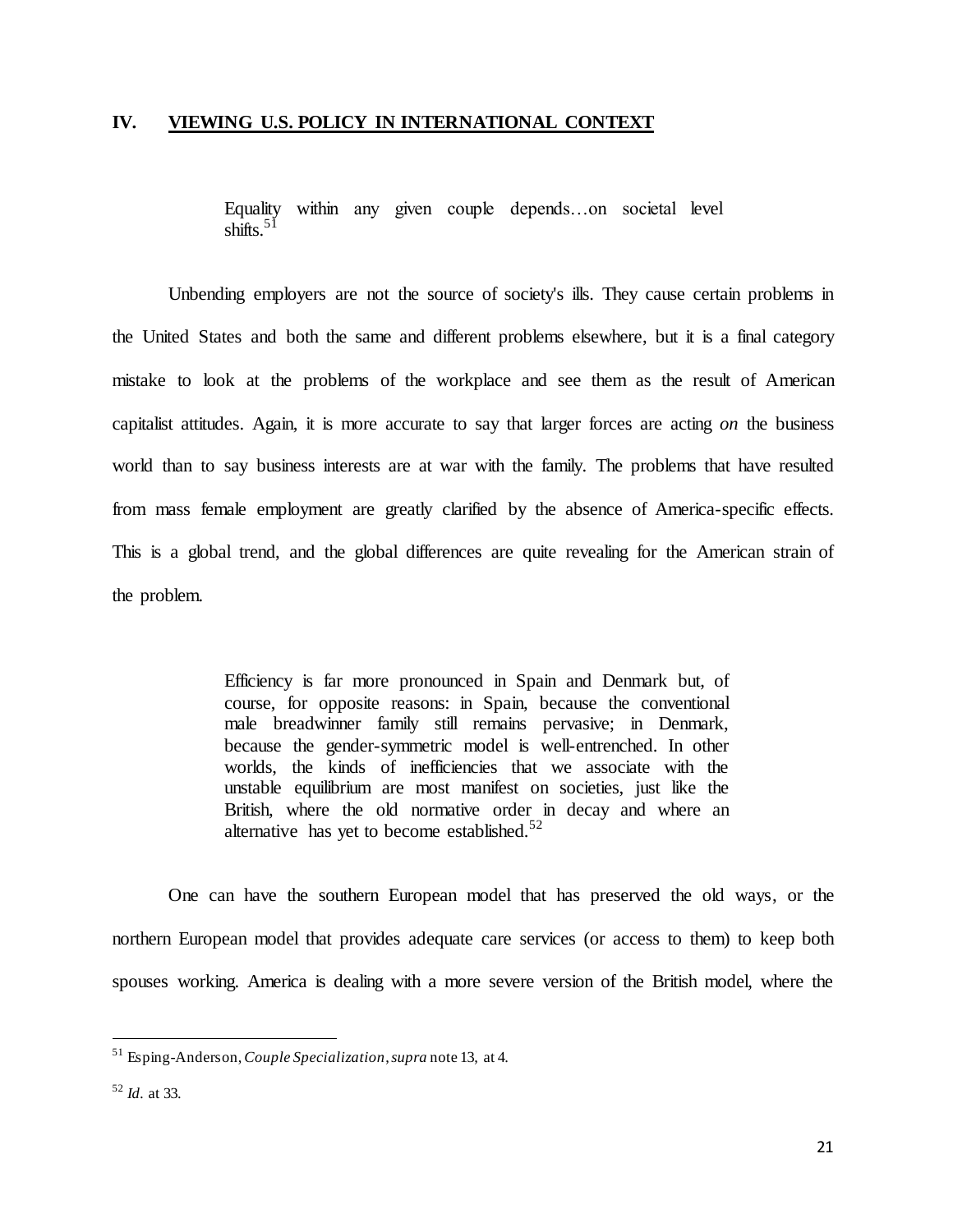state supports neither home care nor replacement-level services, but people continue to both have families and need jobs. The dual equilibriums of the two models come out of their mutually exclusive Pareto optimal (economic jargon for the game-winning sense of efficiency) outcomes. Once at a critical mass, "equilibriums become stable and self-reinforcing" because although the actual mechanism at work is something akin to manners, humans respond very strongly to cultural norms.<sup>53</sup> In a country where few or many wives work, doing the opposite makes one an oddity or perhaps a rebel, but one can have a fully validated social presence by doing what is expected.

The experience of mid-twentieth century American conformity may have left behind a maladaptive aversion to social pressure. It can be used for good. With something as legally unconstrained as gender relations, manners are what do the work of setting new expectations. The way progress is occurring is more familiar in a game-theoretic analysis. Through the twentieth century's progress in access to education and employment, the number of autonomous women is increasing in size, and is inviting men to adjust their gendered expectations or compete for the shrinking number of traditionalist women. If the trend is not halted or reversed, it sets the scene for an eventual critical mass. The subsequent, socially enforced manners to cement the new paradigm can then arise they way they always have, just by looking around at the neighbors.

A point in this reading's favor is that it accounts for both optimal peaks. The traditional equilibrium was and is sustained by women investing "primarily in homemaker skills in anticipation of the future role and this, of course, reproduced the self-fulfilling prophesy of

<sup>53</sup> Esping-Anderson, *Couple Specialization*, *supra* note 13, at 5.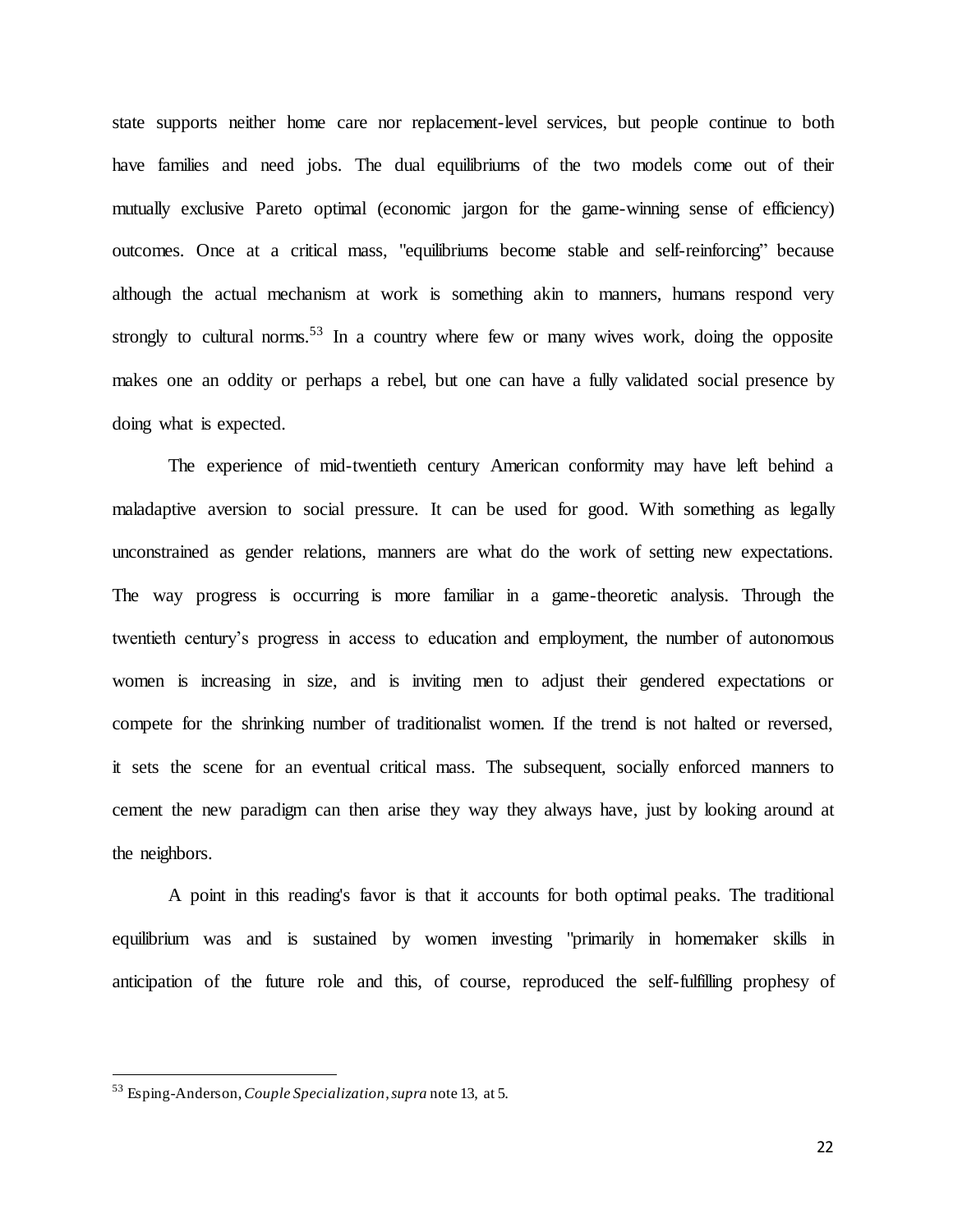comparative advantage."<sup>54</sup> Where there are expansive gender gaps regarding wages and education, specialization within the couple will win out as both a strategy for welfare maximization and a social norm. The rise of the dual career couple created a rival equilibrium (another way the game could be won) and it gained and sustained its own momentum as a generation of women planned to take *that* path through life. But there is a cost to not adopting either system if the unworkable territory between them is what a plurality of your population want. Those cultures have two equilibriums of their own to evaluate:

> Failure to reconcile motherhood and careers will, for citizens, provoke a trade-off between having children, on one hand, and pursuing employment, autonomy and increasing household income, on the other hand. At the societal level this translates into one of two sub-optimal scenarios: a childless 'low fertility equilibrium' or a 'low income, low employment equilibrium'.<sup>55</sup>

The Untied States is possibly suffering from both directions. Having children needs to be somewhat logical for most of the population, but the highly educated need to curb their outside commitments in order to sustain a career and the poor find themselves forced out of work to care for their children. Having children is no longer a strong strategy to succeed in any corner of American society. Both the educated and working classes are now made worse off by the tension between employment and care giving.

<sup>54</sup> *Id*.

<sup>55</sup> Esping-Andersen, *Families*, *supra* note 3, at 4.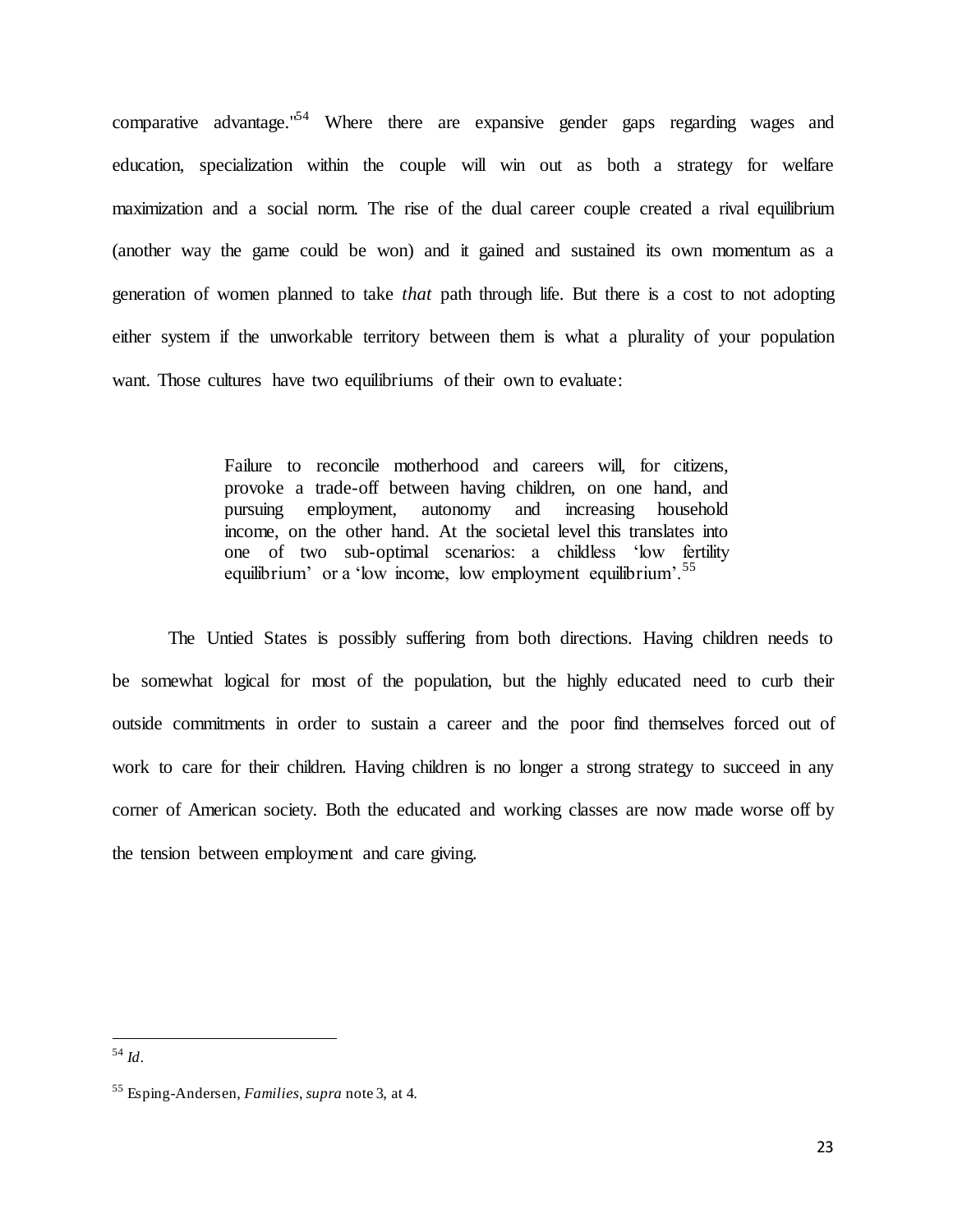#### **V. CONCLUSION**

Because gender and class are defining aspects of our identities, they make category mistakes very likely. We jump to the familiar script of gender or class oppression because those things are felt so deeply, and because they are partially accurate descriptions of what is harming up. But if one chooses to move past recrimination to solving the problem, then a wider view of oppression is necessary. Williams' coalition is a way to get to solutions by declaring war on blame, and making the case to the aggrieved parties that a narrow framing of their problems is not just an academic fault but truly wrong in a way that has real-world consequences. Because problems of work-life balance are felt by men and women alike, it was wrong for feminists to cast men as oppressors. Because both the lawyer and the factory worker are limited by their jobs, it is wrong to denigrate one or the other over culture war issues. Her strongest utilitarian point is that the failure to bind together dooms your own cause, but she expands the sense of wrongness to an ethical context. It is *wrong* not merely *wrongheaded*.

At first, I recoiled from the ethical color of her writing and the righteous anger that suffuses the writing of work-life advocacy, then I adopted it, but now I can see it in a wider context. The temperature runs so high on this subject because people are fighting for the welfare of those closest to them. The tone quickly turns accusatory because the institutions people are battling on this front are always more powerful than they are. It can turn despondent because some of the real causes behind this problem are amorphous social constructs like masculine norms of dedication to work and unequal expectations of mothers and fathers. If one cannot see a way to fight City Hall, it is nearly impossible to contemplate how one could fight society. But that is the task in this arena. The norms that establish patriarchal or egalitarian structures are things that cannot be legislated, only changed, one mind at time.